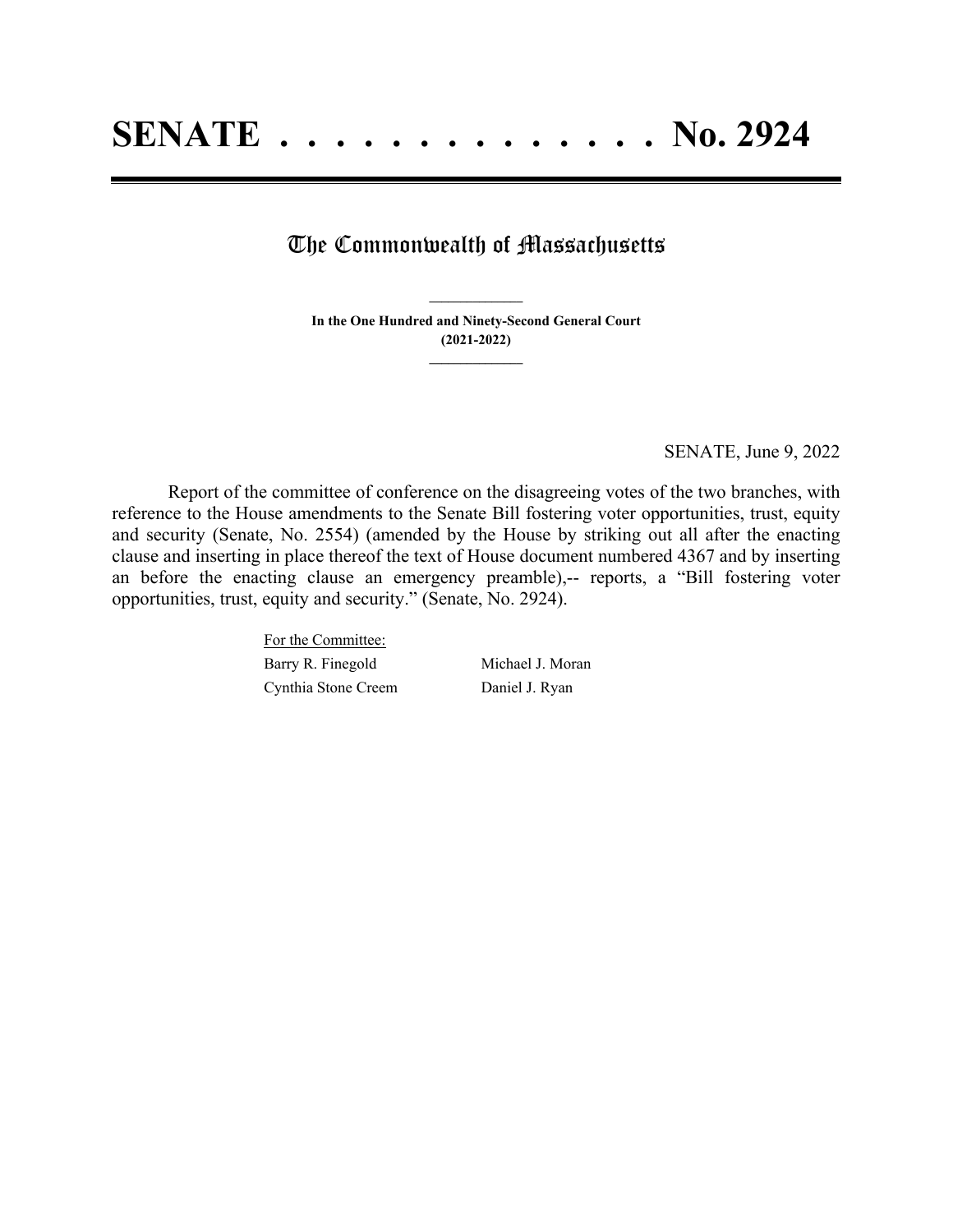FILED ON: 6/8/2022

## The Commonwealth of Massachusetts

**In the One Hundred and Ninety-Second General Court (2021-2022) \_\_\_\_\_\_\_\_\_\_\_\_\_\_\_**

**\_\_\_\_\_\_\_\_\_\_\_\_\_\_\_**

An Act fostering voter opportunities, trust, equity and security.

*Whereas,* The deferred operation of this act would tend to defeat its purpose, which is to authorize forthwith voter opportunities, therefore it is hereby declared to be an emergency law, necessary for the immediate preservation of the public convenience.

Be it enacted by the Senate and House of Representatives in General Court assembled, and by the authority *of the same, as follows:*

SECTION 1. Section 1F of chapter 51 of the General Laws, as appearing in the 2020

Official Edition, is hereby amended by striking out the words "eight o'clock post meridian of the

twentieth" and inserting in place thereof the following words:- 5:00 p.m. of the tenth.

SECTION 2. Section 26 of said chapter 51, as so appearing, is hereby amended by

striking out, in lines 10 and 11, the words "eight o'clock in the evening" and inserting in place

thereof, in each instance, the following words:- 5:00 p.m. 

SECTION 3. Said section 26 of said chapter 51, as so appearing, is hereby further amended by striking out, in line 10, the word "twentieth" and inserting in place thereof the following word:- tenth. 

SECTION 4. Said chapter 51 is hereby further amended by striking out section 28, as so appearing, and inserting in place thereof the following section:-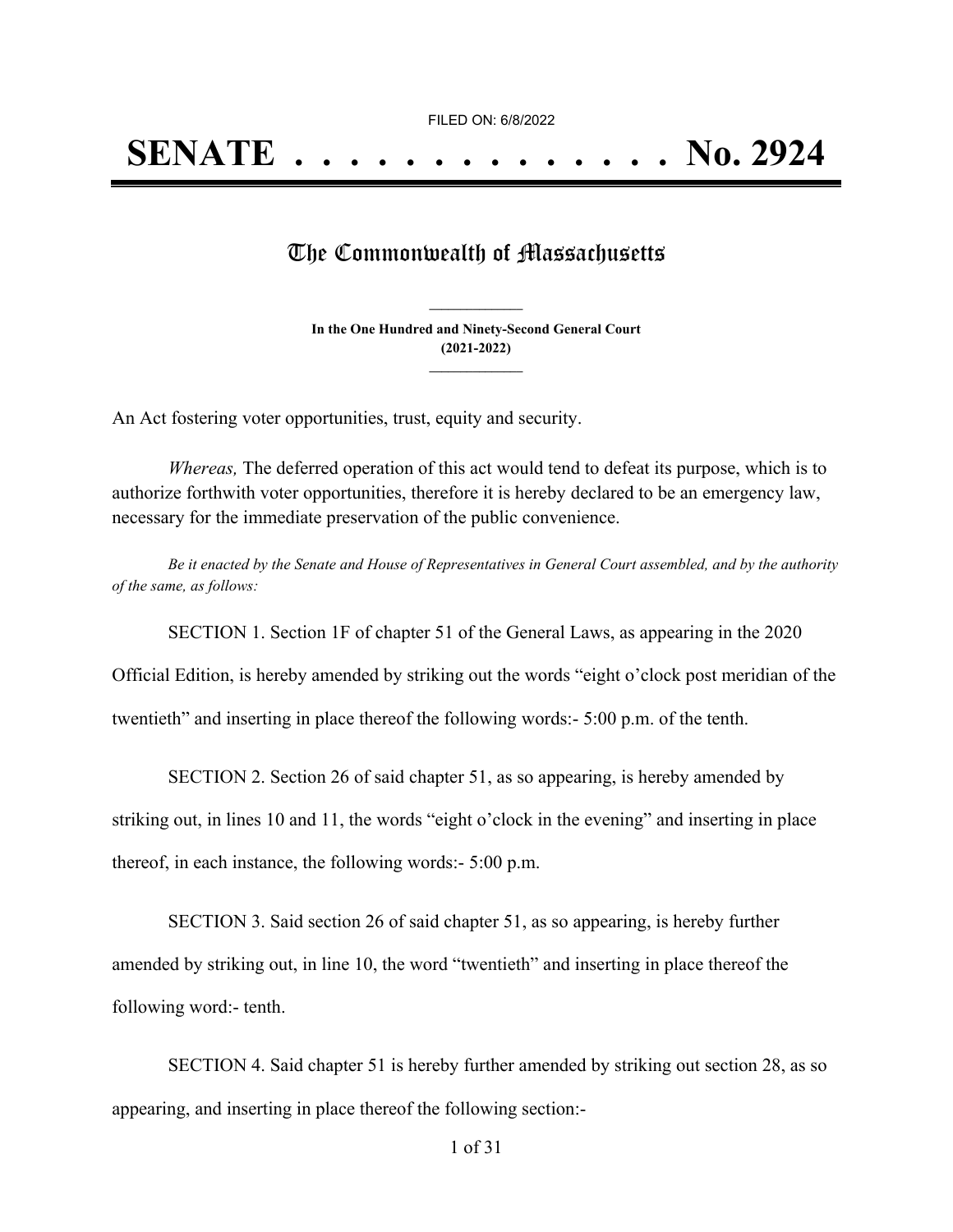Section 28. Registrars shall hold a continuous session from 9:00 a.m. until 5:00 p.m. on the last day for registration established under section 26; provided, however, that a town having less than 1,500 voters may hold a session from 9:00 a.m. until 11:00 a.m. and from 3:00 p.m. until 5:00 p.m. 

SECTION 5. Section 33A of said chapter 51, as so appearing, is hereby amended by adding the following sentence:- The state secretary shall make the online portal accessible in English, Spanish, Portuguese, Chinese and such additional languages as the state secretary deems necessary or required by law. 

SECTION 6. Section 42G½ of said chapter 51, as so appearing, is hereby amended by inserting after the word "vote", in line 57, the following words:- pursuant to subsection (d) of section 65. 

SECTION 7. Said section 42G½ of said chapter 51, as so appearing, is hereby further amended by striking out subsection (d) and inserting in place thereof the following subsection:- 

(d) In accordance with the memorandum of understanding required by subsection (b), each eligible applicant for services at an automatic voter registration agency who meets the qualifications to register to vote and does not decline to register to vote under subsection (d) of section 65 shall be registered as a voter under said section 65 as of the date the registrars add the person's name and address to the register of voters, pursuant to paragraph (4) of said subsection (d) of said section 65; provided, however, that an applicant who meets the qualifications to register to vote, does not decline to register to vote under said subsection (d) of said section 65 and completes a qualifying transaction with an automatic voter registration agency not less than 10 days before an election shall be entitled to vote in that election. If necessary to comply with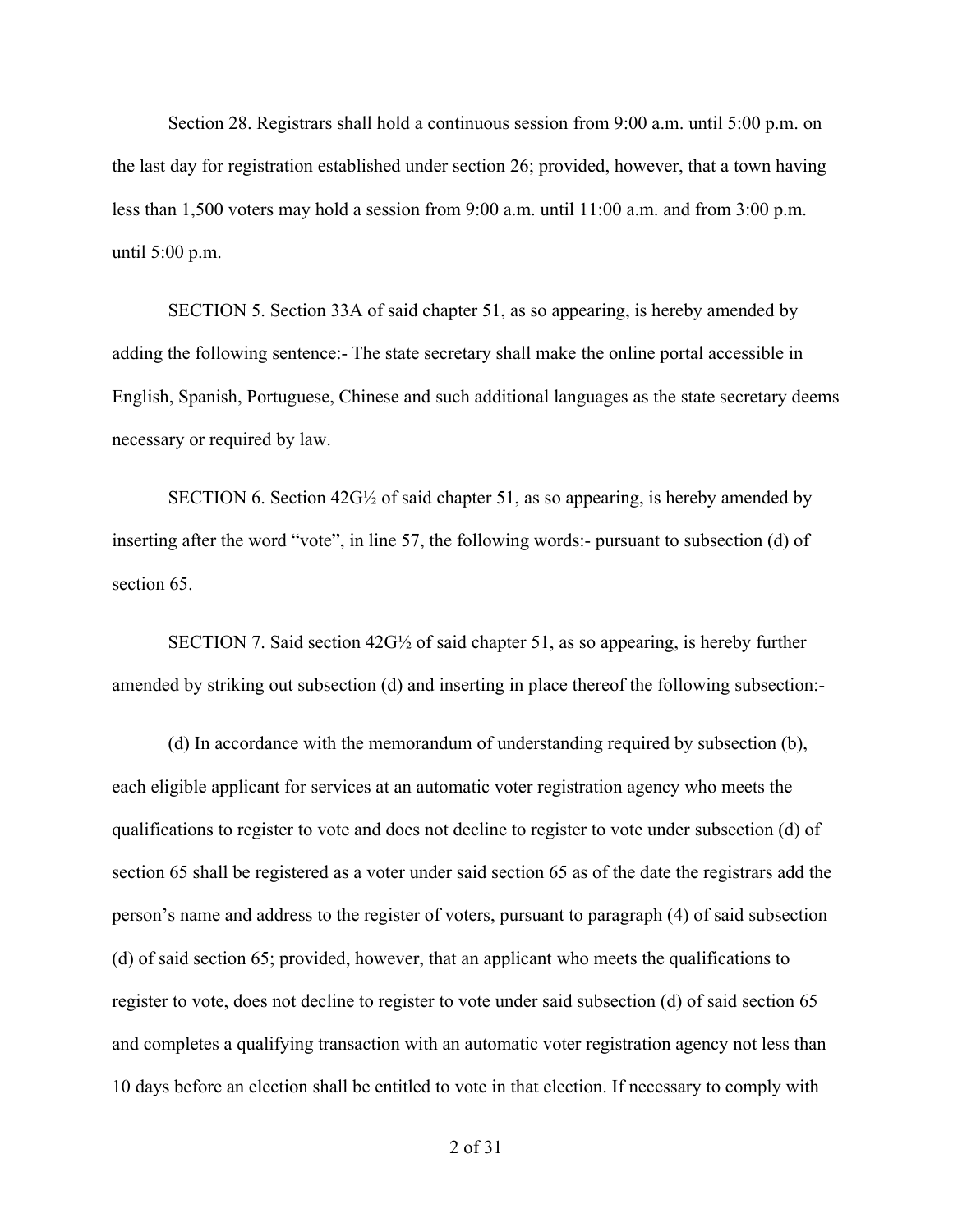federal law, the division of medical assistance and the commonwealth health insurance connector authority may allow an applicant to decline to register to vote at the time of application. Otherwise, all automatic voter registration agencies, including the registry of motor vehicles, shall transmit records of all eligible applicants as provided in subsection (e) and these applicants may decline to register to vote only after receiving notice from the registrars under paragraph (3) of said subsection (d) of said section 65. 

SECTION 8. Section 47C of said chapter 51, as so appearing, is hereby amended by adding the following paragraph:-

To the extent feasible, the state secretary shall make the statewide list of registered voters contained in the central registry of voters established in this section available to the local election officers at each polling location. 

SECTION 9. Chapter 54 of the General Laws is hereby amended by striking out section 14, as so appearing, and inserting in place thereof the following section:- 

Section 14. For any primary or election, if the city or town clerk determines in writing that there is a deficiency in the number of required election officers within the 6 weeks preceding the primary or election, the appointing authority may appoint election officers without regard to political party membership, voter status, residence in the city or town or inclusion on a list filed by a political party committee pursuant to sections 11B and 12. If the position of warden, clerk or inspector, or deputy of any such officer, if any, is vacant within the 3 weeks preceding any primary or election, the city or town clerk may fill the vacancy by appointing a competent person willing to serve, without regard to political party membership, voter status, residence in the city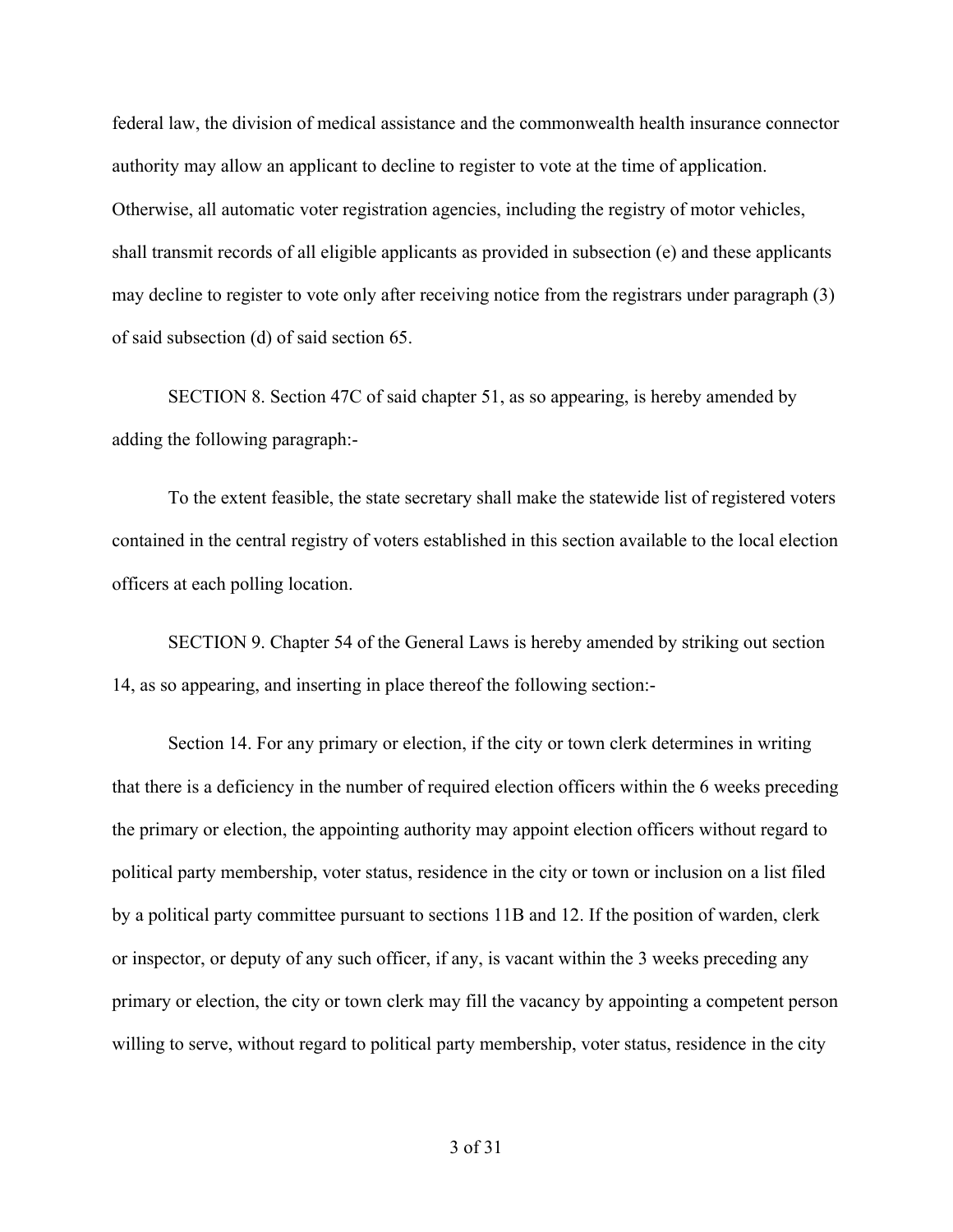or town or inclusion on a list filed by a political party committee pursuant to said sections 11B and 12. 

SECTION 10. Said chapter 54 is hereby further amended by striking out section 25B, as so appearing, and inserting in place thereof the following 2 sections:- 

Section 25B. (a)(1) The election officers and registrars of every city or town shall allow any registered voter qualified under section 1 of chapter 51 to vote early by mail for any municipal preliminary or election or presidential or state primary or election, including any such special preliminary, primary or election, or any primary or election held pursuant to section 140 to fill a vacancy for senator or representative in congress; provided, however, that the select board, board of selectmen, town council or city council of each city and town may, after a public hearing and by recorded and public vote not less than 45 days prior to the date of the preliminary or election, opt out of the provisions of this subsection for any regular or special municipal preliminary or municipal election; provided further, that any registered voter qualified under section 1 of chapter 51 shall be allowed to vote early by mail for any municipal preliminary or municipal election held on the same day as any presidential or state primary or election or any primary or election held pursuant to section 140 to fill a vacancy for senator or representative in congress; and provided further, that this subsection shall not apply to an annual or special town meeting.

(2) Any registered voter wanting to vote early by mail may file with the voter's local election official an application for an early voting ballot for a preliminary, primary or election or for all preliminaries, primaries and elections authorized pursuant to this subsection during the calendar year. Any form of written communication evidencing a desire to have an early voting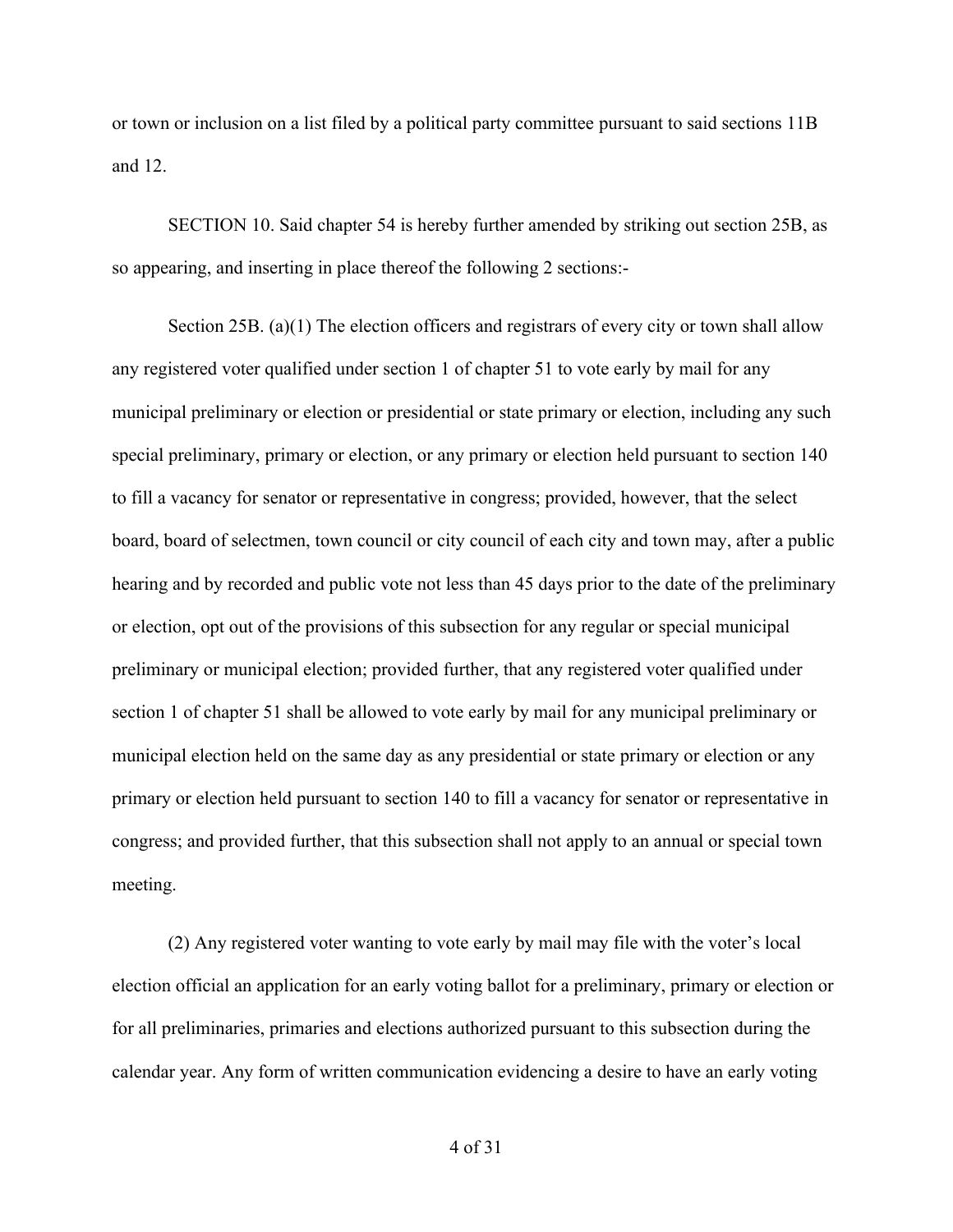ballot sent for use for voting at a preliminary, primary or election shall be given the same effect as an application made in the form prescribed by the state secretary. Applications shall be acceptable if they are signed or submitted electronically; provided, however, that any electronic signature shall be written in substantially the same manner as a handwritten signature. No application shall be deemed to be seasonably filed unless it is received in the office of the city or town clerk or registrars of voters before 5 p.m. on the fifth business day preceding the preliminary, primary or election.  

(3) A family member of a person qualified to vote early by mail may apply in the manner described under paragraph (2) on behalf of such person. Such applicant shall state the applicant's relationship to the early voter, shall sign the application under the pains and penalties of perjury and shall transmit the application to the clerk of the city or town where the early voter is registered.

(4) A voter wishing to apply to vote early by mail in any presidential or state primary or election or any primary or election held pursuant to section 140 to fill a vacancy for senator or representative in congress and who needs accommodation by reason of disability and is unable to independently mark a paper ballot may apply for such accommodations in a form and manner prescribed by the state secretary. Accommodations shall include, but not be limited to: (i) clear and accessible electronic instructions for completion, printing and returning of the ballot; (ii) an accessible blank electronic application that can be: (A) completed by the voter electronically; (B) signed with a wet signature, a hand drawn electronic signature or the voter's typewritten name as a signature if the voter is unable to independently insert a hand-drawn signature on the application due to a disability; and (C) submitted electronically, by mail or by delivering it, in person or by a family member, to the office of the appropriate city or town clerk; (iii) an

5 of 31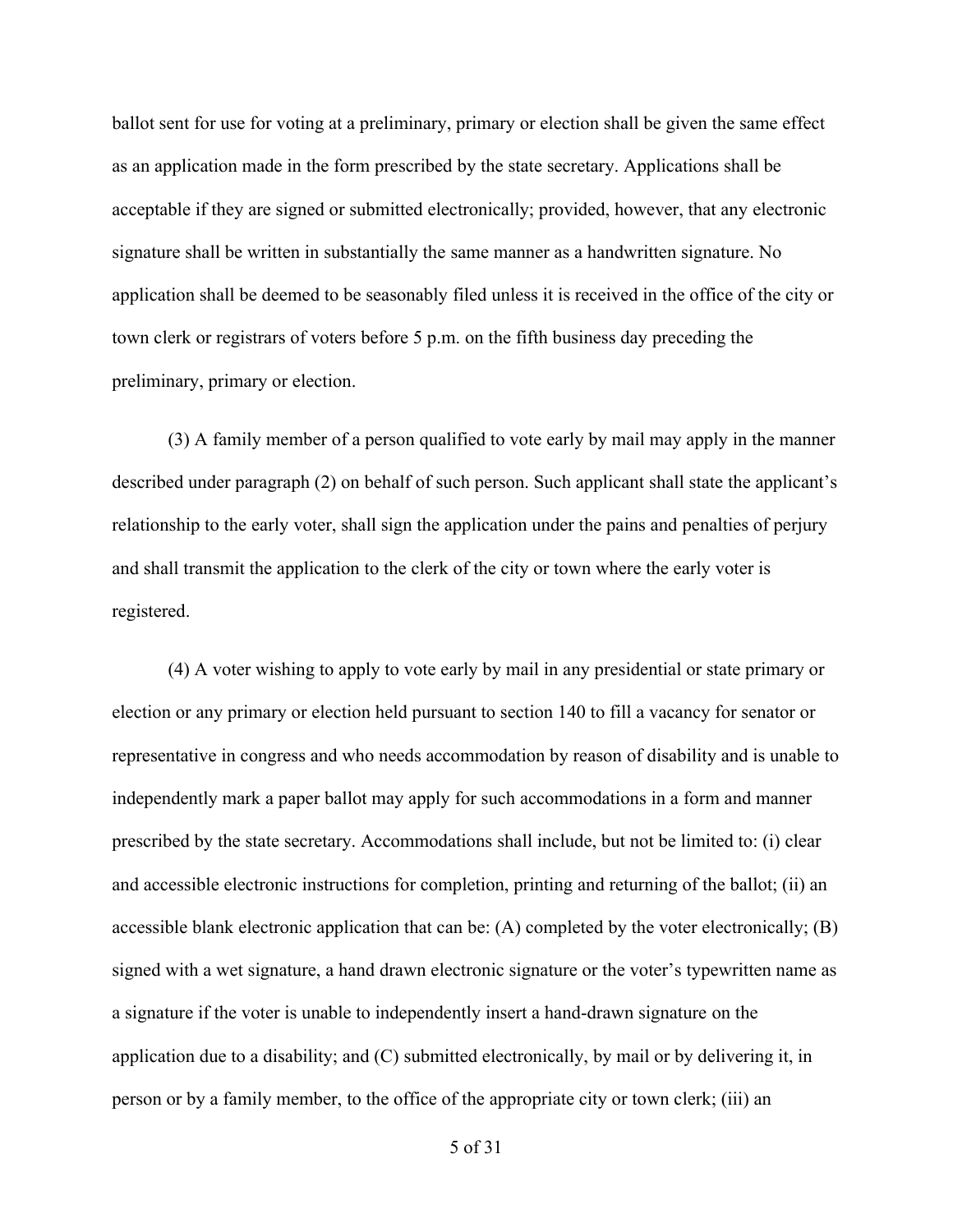authorized accessible blank electronic ballot that can be filled out electronically, printed and signed; provided, however, that the accessible electronic ballot marking system the voter utilizes to access their blank electronic ballot shall not collect or store any personally identifying information obtained in the process of filling out the ballot; (iv) an accessible electronic affidavit that may be used for certification of an accessible electronic ballot and signed with a wet signature, a hand-drawn electronic signature or the voter's typewritten name as a signature if the voter is unable to independently insert a hand-drawn signature on the ballot due to a disability; (v) an envelope to return the ballot to the voter's town or city clerk with postage guaranteed; and (vi) hole punched markers in place of a wet signature required for certification if an electronic affidavit of certification is not utilized. A voter with accommodations in receipt of a ballot pursuant to this section may complete and return the ballot by: (i) submitting it electronically; (ii) delivering it, in person or by a family member, to the office of the appropriate city or town clerk or a secured municipal drop box for the city or town where the voter is registered; or (iii) mailing it to the appropriate city or town clerk; provided, however, that the state secretary shall provide an envelope to allow for returning the ballot pursuant to clause (ii) or (iii).

(5) A voter wishing to apply to vote early by mail in a municipal preliminary or election authorized pursuant to this subsection and who needs accommodation by reason of disability and is unable to independently mark a paper ballot may request an accommodation from their local election official. The request shall be received by the local election official not later than the seventh business day preceding the preliminary or election. Upon receiving such a request from a registered voter by phone or electronically, the local election official shall grant reasonable accommodations to the voter.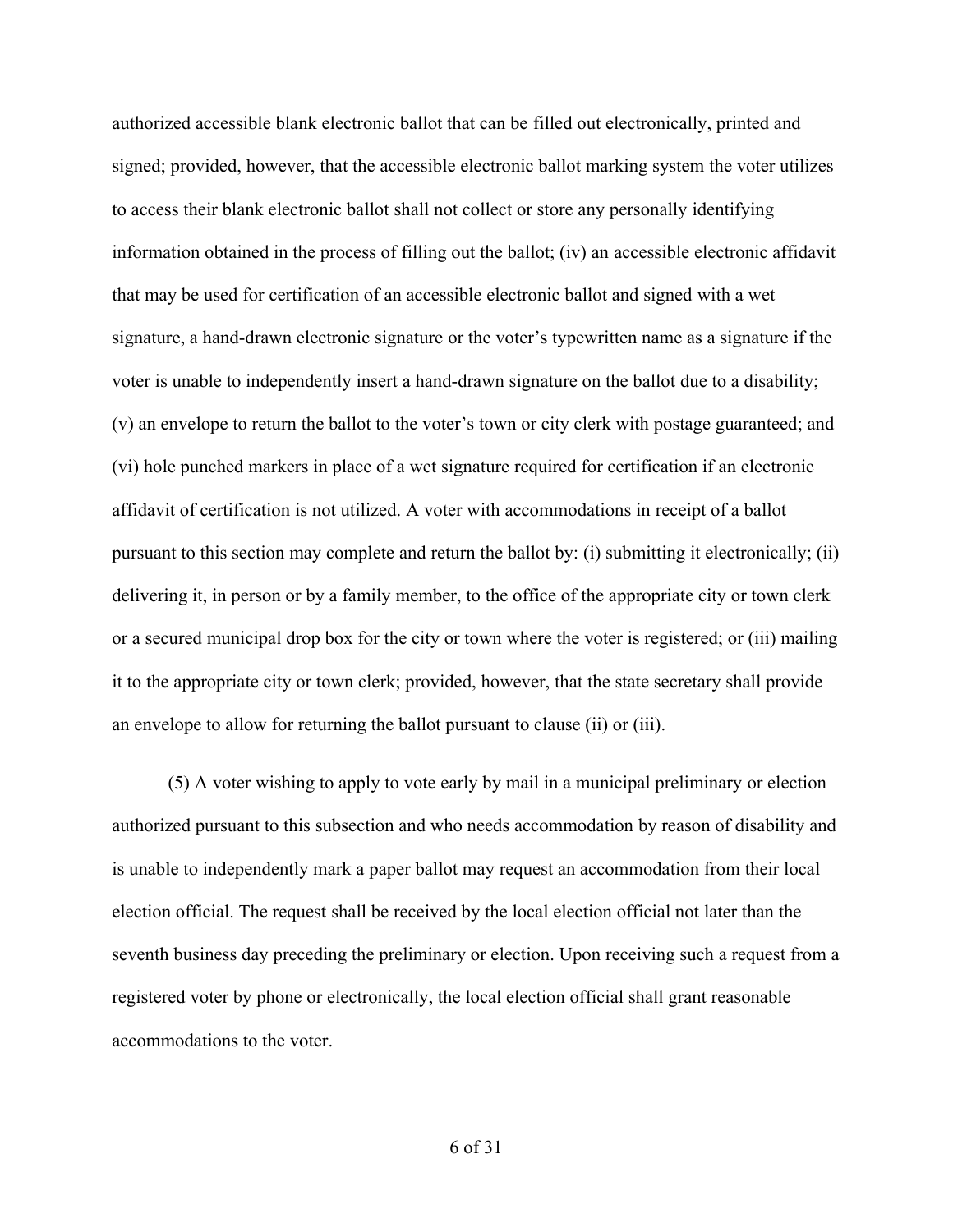(6) The state secretary shall establish, implement and maintain an internet portal on the secretary's website to allow a voter to request an early voting ballot for preliminaries, primaries and elections authorized pursuant to this subsection or an absent voting ballot for primaries and elections authorized pursuant to section 86. The voter shall be able to request that the ballot be mailed to the voter's home address, or a different mailing address as designated by the voter, or provided electronically if the voter is approved to utilize an accessible electronic ballot as an accommodation under paragraph (4). Any request under this paragraph shall not require the voter's wet signature.  

(7) (i) Not later than 45 days before any presidential or regular state primary or biennial state election or a primary held pursuant to section 140 to fill a vacancy for senator in congress, the state secretary shall mail to all registered voters who are registered to vote not less than 60 days before such primary or election, at their residential addresses or mailing addresses if different from their residential address listed in the central registry, an application for an early voting ballot for the applicable primary or election and any city or town election held on the same day as such primary or election. The application shall also allow a voter to request an early voting ballot for: (A) the remaining state primary or election in the calendar year; or (B) if applicable, the election held pursuant to section 140 to fill a vacancy for senator in congress. The state secretary need not mail an application to a voter whose previous application for an absent voting ballot or early voting ballot for the applicable primary or election has been accepted.  

(ii) Each application mailed pursuant to this paragraph shall: (A) be pre-addressed to the city or town clerk with return postage guaranteed; (B) be provided in any language required by the bilingual election requirements of the federal Voting Rights Act, 52 U.S.C. 10503; (C) be in a form prescribed by the state secretary in accordance with state and federal law; (D) include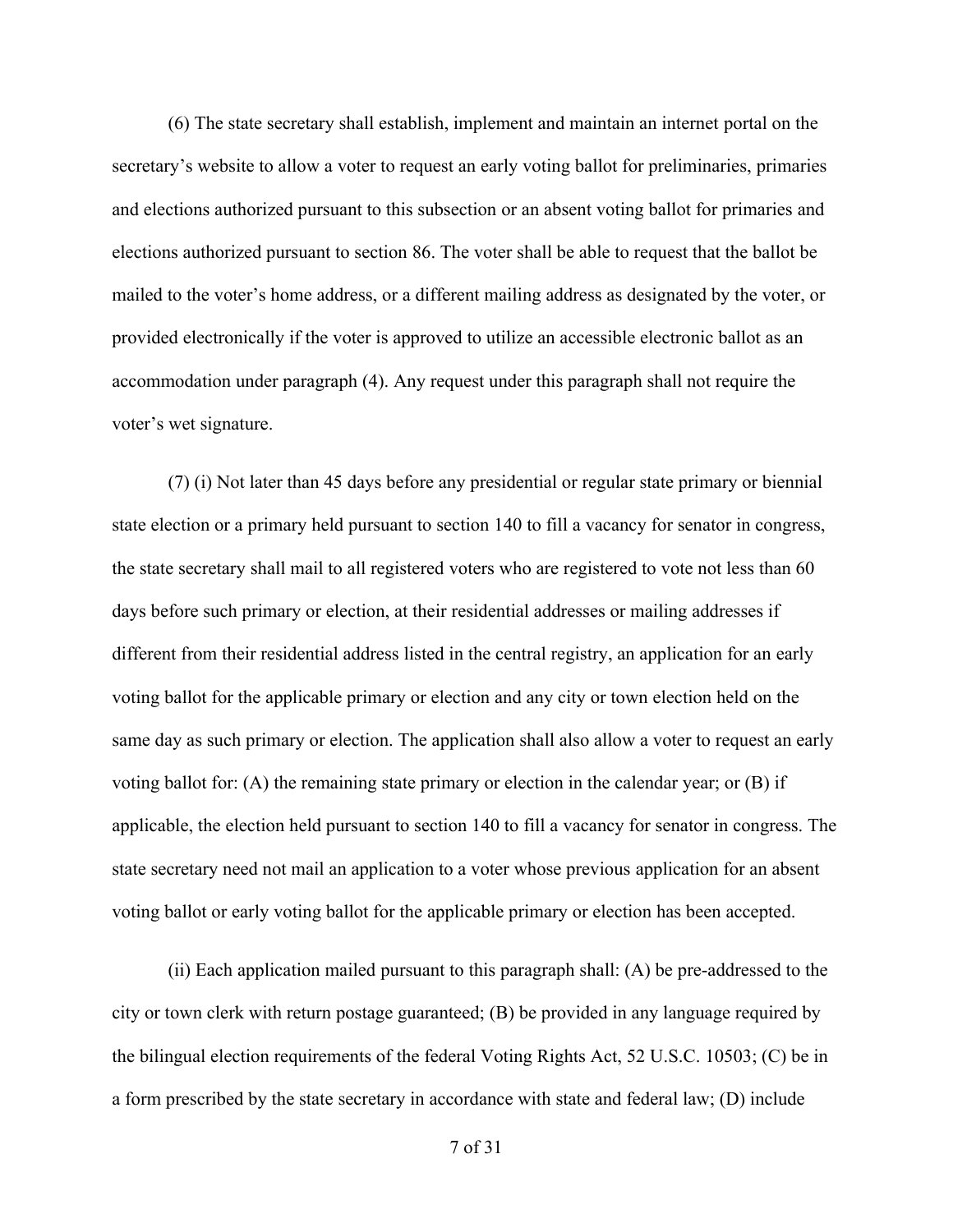clear instructions for completing and returning the application; and (E) allow a voter to designate the mailing address to which the ballot shall be sent.  

(iii) Each application mailed pursuant to this paragraph to a voter in the city of Boston shall include an option, which shall appear prominently on the application, to request a ballot printed in any language available at the voter's polling location pursuant to chapter 166 of the acts of 2014.  

(iv) To minimize mailings and costs, the state secretary may seek to include said applications in any other mailings required by this chapter or otherwise issued to such registered voters at such time; provided, however, that such a mailing shall clearly indicate that applications to vote early by mail are contained therein and that any voter who previously returned an accepted application for an absent voting ballot or early voting ballot in the calendar year need not return an additional application for the applicable primary or election.  

(v) The applications required pursuant to this paragraph shall be made available on the website of: (A) the state secretary; and (B) each city and town. 

(8) The election officers and registrars of every city or town shall include an application for an early voting ballot with the acknowledgment notice sent to any person registering to vote or changing their voter registration address; provided, however, that the application shall be in the form prescribed by the state secretary pursuant to paragraph (7).

(9) Upon receipt of an early voting application, the election officers shall verify the voter's information and, if confirmed, shall record the voter as "EV" on the voting list. If the election officers find that the person signing the application is not a duly registered voter or the family member of a voter, they shall send the voter written notice to that effect and shall preserve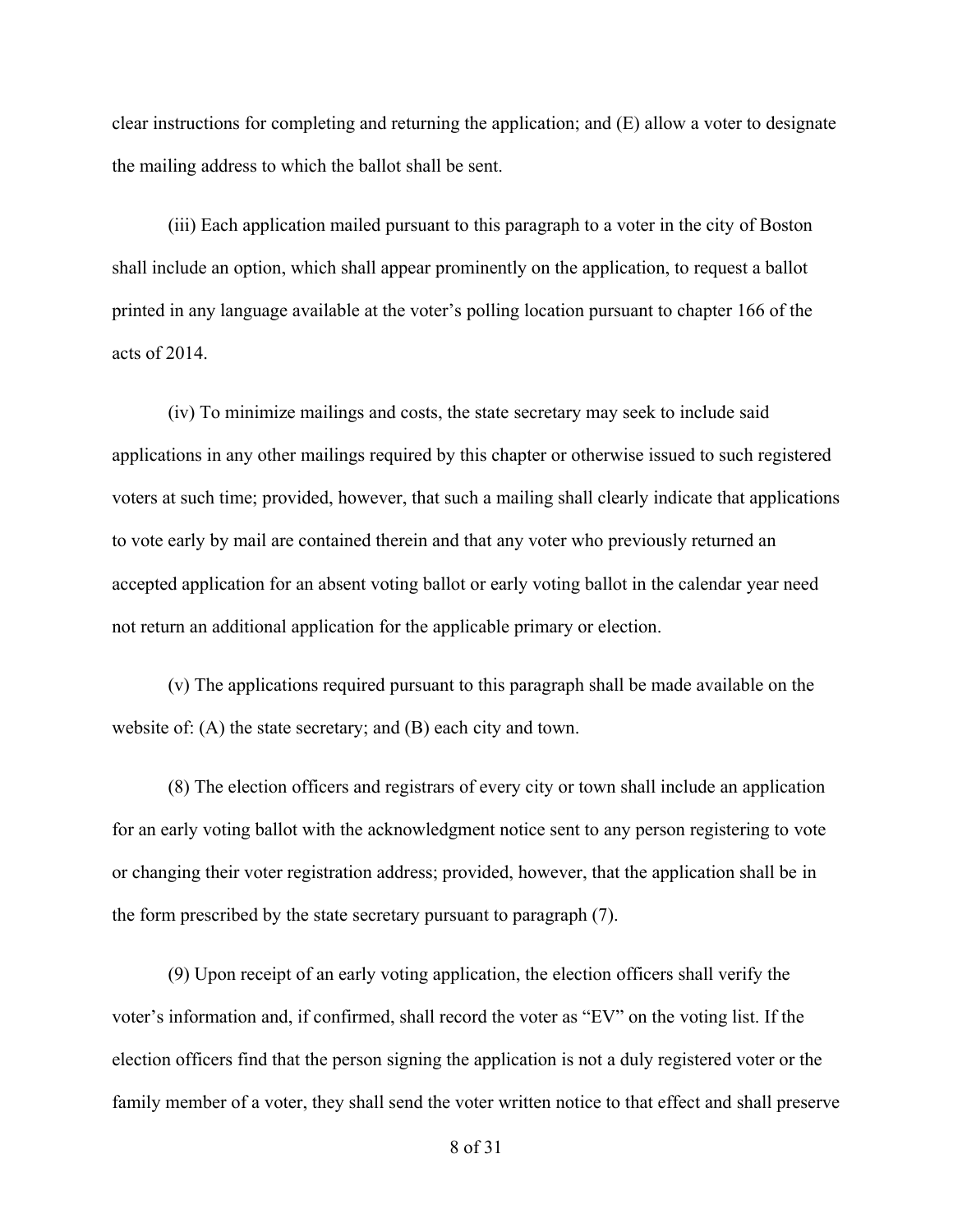the application during the time fixed by law for the preservation of ballots cast in the coming election, after which time the application shall be destroyed.  

(10) Early voting ballots authorized pursuant to this section shall be mailed by the appropriate local election officials as soon as such materials are available. The mailing of an early voting ballot shall include: (i) instructions for early voting; (ii) instructions for completing the ballot; (iii) an inner envelope where the ballot shall be placed after voting that contains an affidavit of compliance to be filled out by the voter and notice of the penalties under section 26 of chapter 56; and (iv) an outer envelope that is pre-addressed to the local election official with postage guaranteed. To the extent feasible, the state secretary shall include on the outer envelope a system that generates a postmark for determining the date upon which the envelope was mailed.

(11) Early voting ballots authorized pursuant to this section shall be provided to the voter in the language required pursuant to clauses (ii) and (iii) of paragraph (7).  

(12) The provisions of section 81 relative to spoiled ballots shall apply to early voting ballots under this section; provided, however, that a request for a substitute ballot from a voter who has received a ballot by mail shall not be valid unless it is accompanied by the spoiled ballot and received in the office of the city or town clerk or the registrars before 5 p.m. on the fifth day preceding the election for which such substitute voting ballot is requested. 

(13) An early voting ballot received by mail may be returned by the voter or a family member by: (i) delivering it in person to the office of the appropriate city or town clerk; (ii) delivering it to an early voting location for the appropriate city or town during the early voting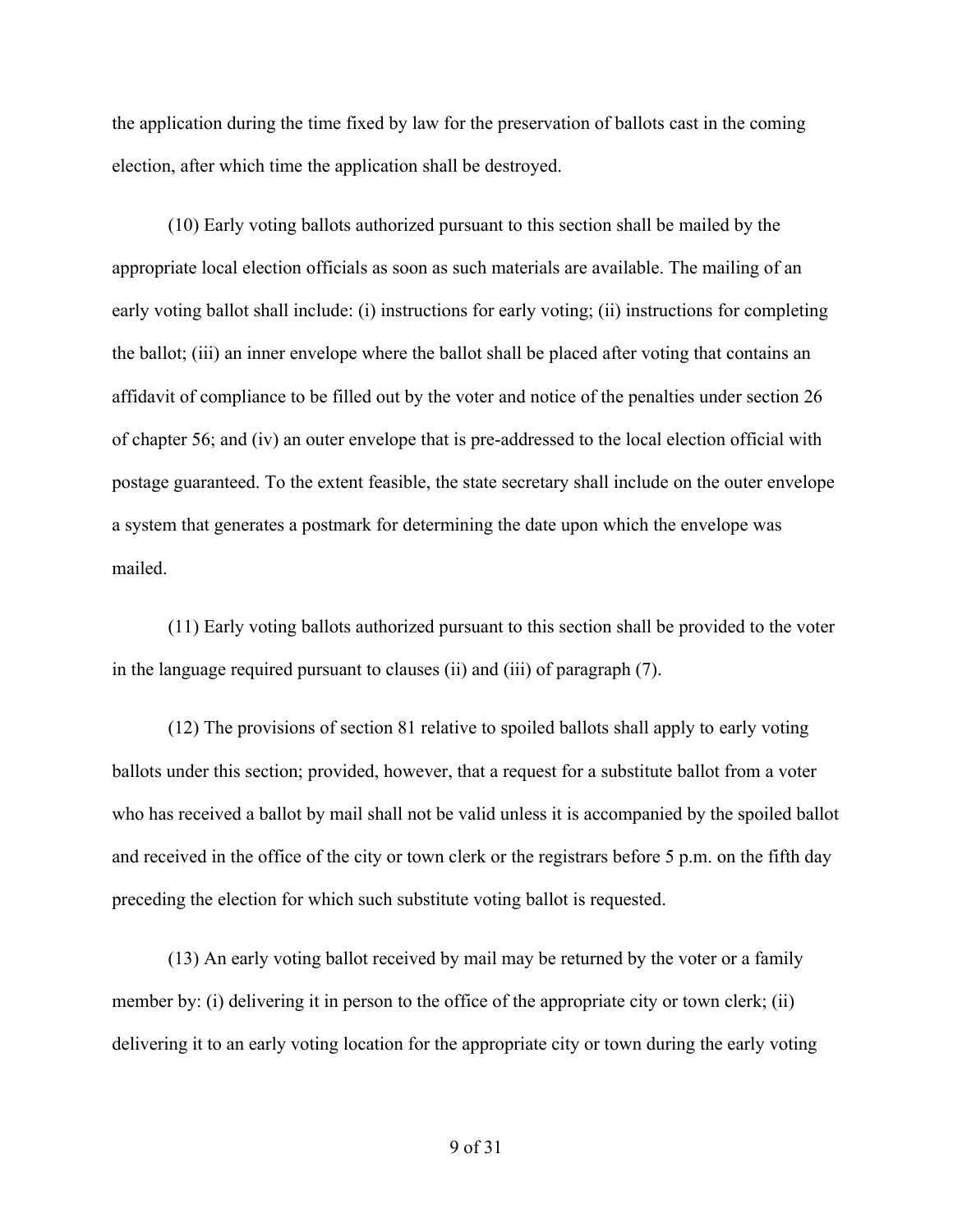in-person hours; (iii) dropping it in a secured municipal drop box for the city or town where the voter is registered; or (iv) mailing it to the appropriate city or town clerk.  

All early voting ballots submitted by mail, delivered in person to the office of the city or  town clerk, returned to a secured municipal drop box for the city or town where the voter is registered or returned electronically pursuant to the accommodations granted to a voter by reason of disability under paragraph (4) shall be received by the city or town clerk before the hour fixed for closing the polls on the day of a preliminary, primary or election; provided, however, that an early voting ballot mailed on or before the day of a biennial state election shall be accepted until 5 p.m. on the third day after the election and shall be processed in accordance with section 95. A postmark, if legible, shall be evidence of the time of mailing. 

(14) Upon receipt of a completed early voting ballot, the local election official shall open the outer mailing envelope and examine the inner secrecy envelope without opening it, compare the signature thereon with the signature on the application therefor, except if a family member signed the application or the voter received assistance in signing the application or the envelope, and examine the affidavit on each such envelope. If the affidavit has been improperly executed or does not sufficiently indicate that the ballot was marked and mailed or delivered as required by this section, the local election official shall mark across the face thereof "Rejected as defective" and shall notify the voter and send the voter a new ballot. If the early voting ballot is accepted, the local election official shall record the date and secure the ballot in its envelope until processing in accordance with law.  

(b)(1) The local election officers and registrars of every city or town shall allow any registered voter qualified under section 1 of chapter 51 to vote early in person for any: (i)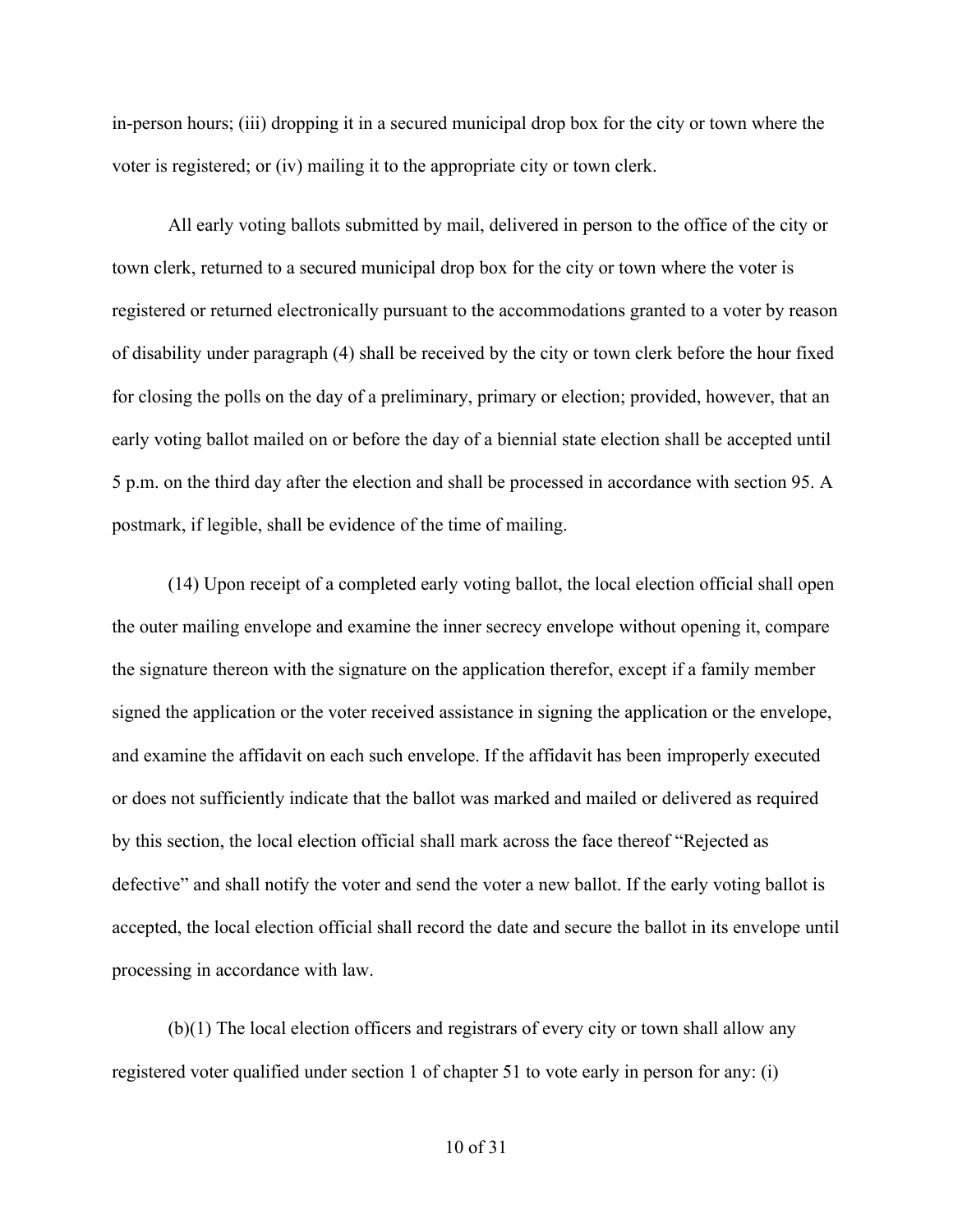presidential or state primary or biennial state election or primary or election held pursuant to section 140 to fill a vacancy for senator or representative in congress; and (ii) city or town election held on the same day as a primary or election enumerated in clause (i). Any voter wishing to vote early in person in such primaries or elections may do so at the time, manner and location prescribed in this section. 

(2) Early voting in person shall be conducted: 

(i) from the seventeenth day through the fourth day, inclusive, preceding a biennial state election and any city or town election held on the same day as a biennial state election; and 

(ii) from the tenth day through the fourth day, inclusive, preceding any: (A) presidential or state primary or primary or election held pursuant to section 140 to fill a vacancy for senator or representative in congress; and (B) city or town election held on the same day as a primary or election enumerated in subclause (A).

(3) Early voting in person shall be conducted on weekend dates during the early voting period as follows: (i) for municipalities with less than 5,000 registered voters, for not less than 4 hours each weekend, with at least 1 day per weekend, for not less than 2 hours on a weekend day in which voting is conducted; (ii) for municipalities with not less than 5,000 registered voters but less than 25,000 registered voters, for not less than 6 hours each weekend, with at least 1 day per weekend, for not less than 3 hours on a weekend day in which voting is conducted; (iii) for municipalities with not less than 25,000 registered voters but less than 40,000 registered voters, for not less than 4 hours each weekend day; (iv) for municipalities with not less than 40,000 registered voters but less than 75,000 registered voters, for not less than 6 hours each weekend day; and (v) for municipalities with not less than 75,000 registered voters, for not less than 8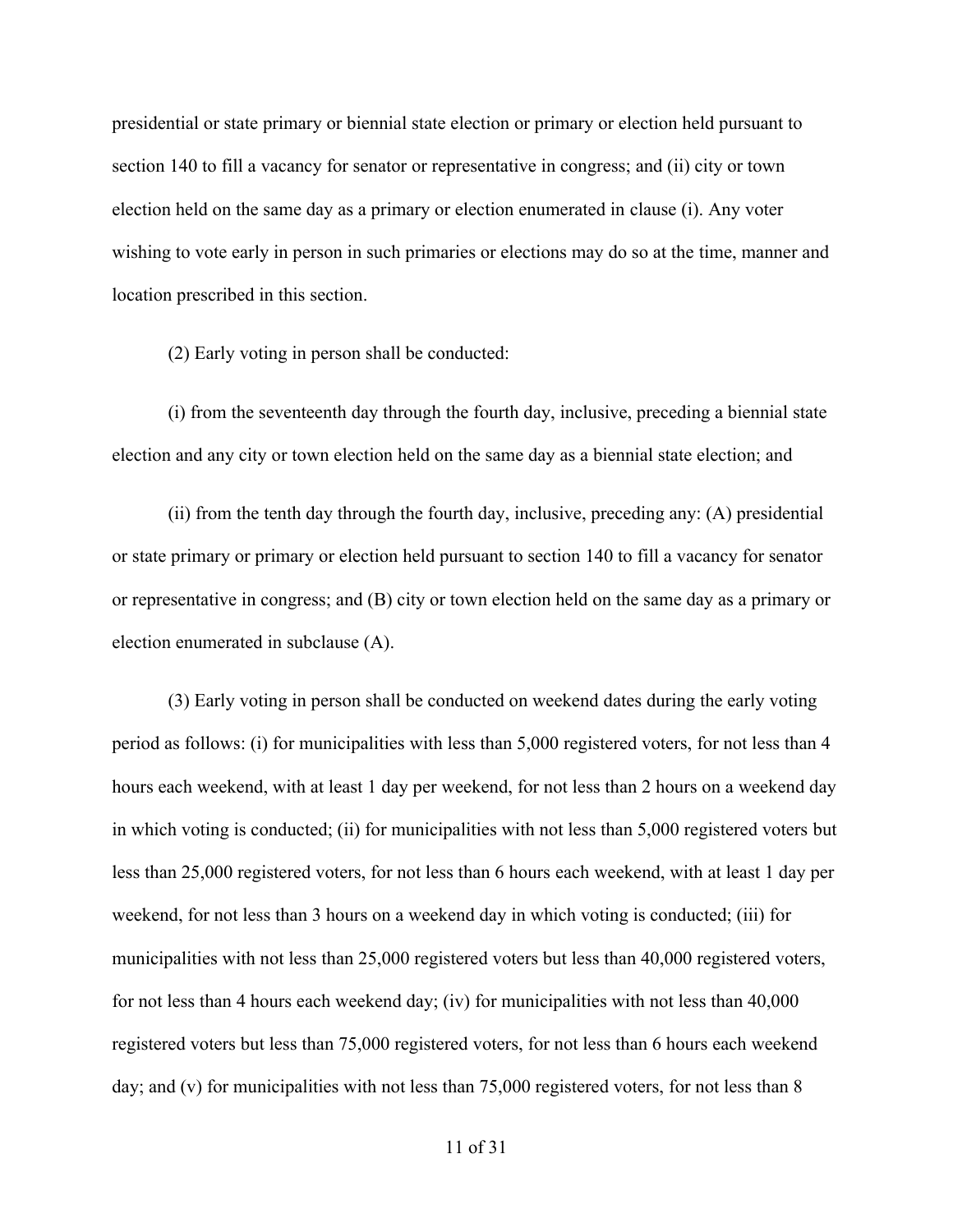hours each weekend day. For each other day during the early voting period, early voting inperson shall be conducted as follows: (i) for municipalities with less than 5,000 registered voters the city council of a city or board of selectmen or select board of a town may, at a public meeting held not less than 20 days before the first day of the early voting period, vote to provide early voting hours of not less than 25 per cent of the usual business hours of the town clerk; (ii) for municipalities with more than 5,000 registered voters but less than 40,000 registered voters: (A) for the fifteenth day to the eleventh day, inclusive, preceding a biennial state election, the city council of a city or board of selectmen or select board of a town may, at a public meeting held not less than 20 days before the first day of the early voting period, vote to provide early voting hours of not less than 50 per cent of the usual business hours of the city or town clerk; and (B) for the eighth day to the fourth day, inclusive, during the usual business hours of each city or town clerk; and (iii) for municipalities with more than 40,000 registered voters, during the usual business hours of the city or town clerk. A city or town may, in its discretion, provide for additional early voting hours beyond the hours required by this paragraph. 

(4) Each city and town shall establish an early voting site that shall include the local election office for the city or town; provided, however, that if the city or town determines that the office is unavailable or unsuitable for early voting, the registrars of each city or town shall identify and provide for an alternative public building that is centrally-located, suitable and convenient within the city or town as an early voting site; and provided further, that when designating early voting sites, a city or town shall consider, to the extent feasible, diverse geographic locations and whether such sites would have an impact on access to the polls on the basis of race, national origin, disability, income or age. A city or town may also provide for additional early voting sites at the discretion of the registrars for that city or town. Each early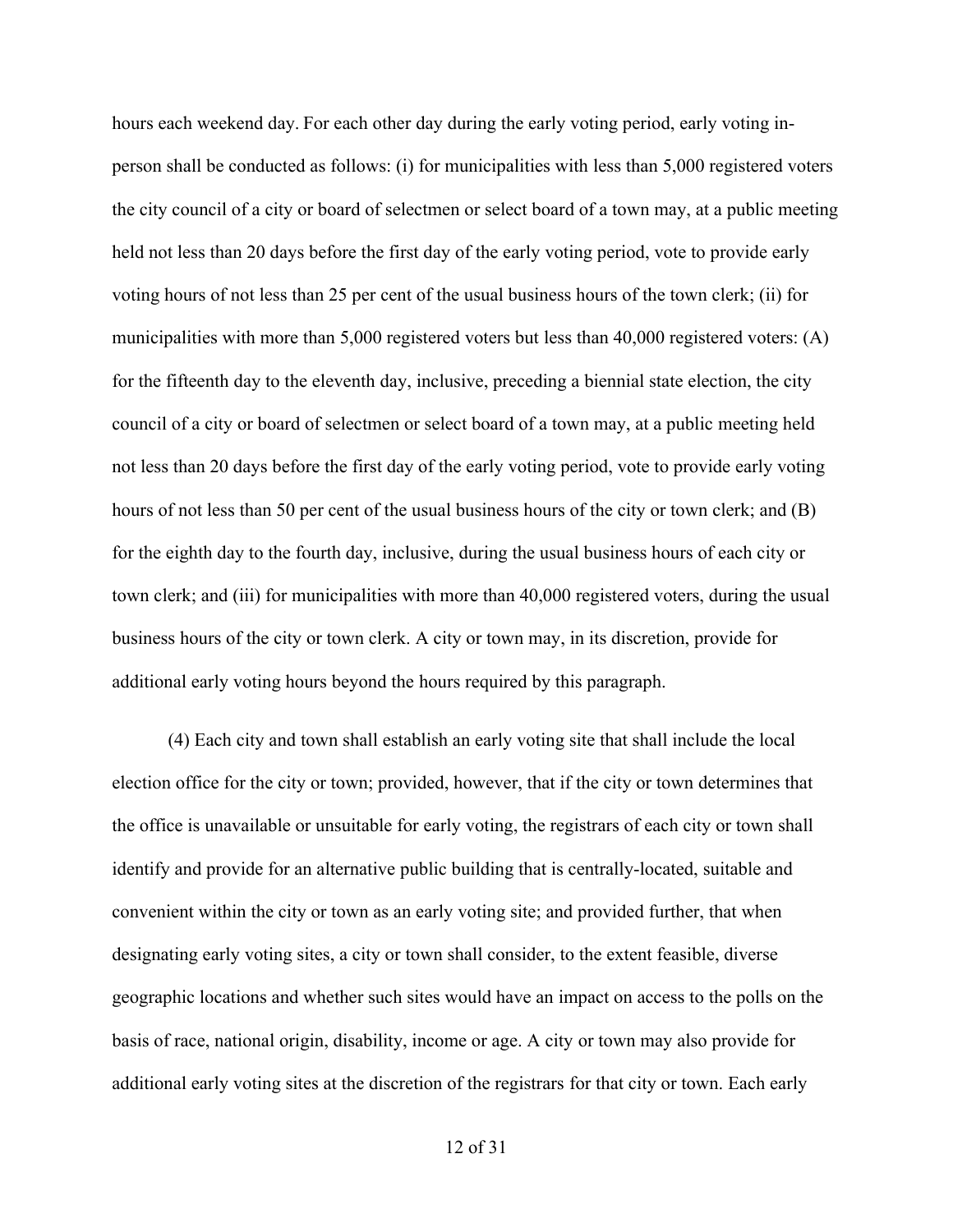voting site shall be accessible to persons with disabilities in accordance with state and federal law. 

(5) The designation of an early voting site shall be made not less than 14 days prior to the beginning of the early voting period established in this section. Not less than 5 business days prior to the beginning of the early voting period and at least once during the early voting period, the registrars for each city and town shall publish notice of the location of the early voting sites as well as the applicable dates and hours. Such notice shall be conspicuously posted: (i) in the office of the city or town clerk and on the principal official bulletin board of each city or town; (ii) on any other public building considered necessary; (iii) on the city or town's website; and (iv) on the website of the state secretary. 

(6) Prior to the beginning of in-person early voting, the local election officials for each city and town shall prepare a list for the early voting sites, containing the names and residences of all persons qualified to vote at each voting site as the names and residences appear upon the annual register, and shall reasonably transmit the applicable list to the local election officers at each early voting site designated by the registrars. 

(7) A voter seeking to vote in person at an early voting site shall provide their name and address to the local election officer who shall, upon finding the voter's name and address upon the list, repeat it loudly and clearly, mark the list and provide the voter with an early voting ballot and an envelope containing an affidavit, which shall include a notice of penalties under section 26 of chapter 56. The registrar or presiding election officer at the early voting site shall cause to be placed on the voting list opposite the name of a qualified voter who participates in early voting, the letters ''EV'' designating an early voter.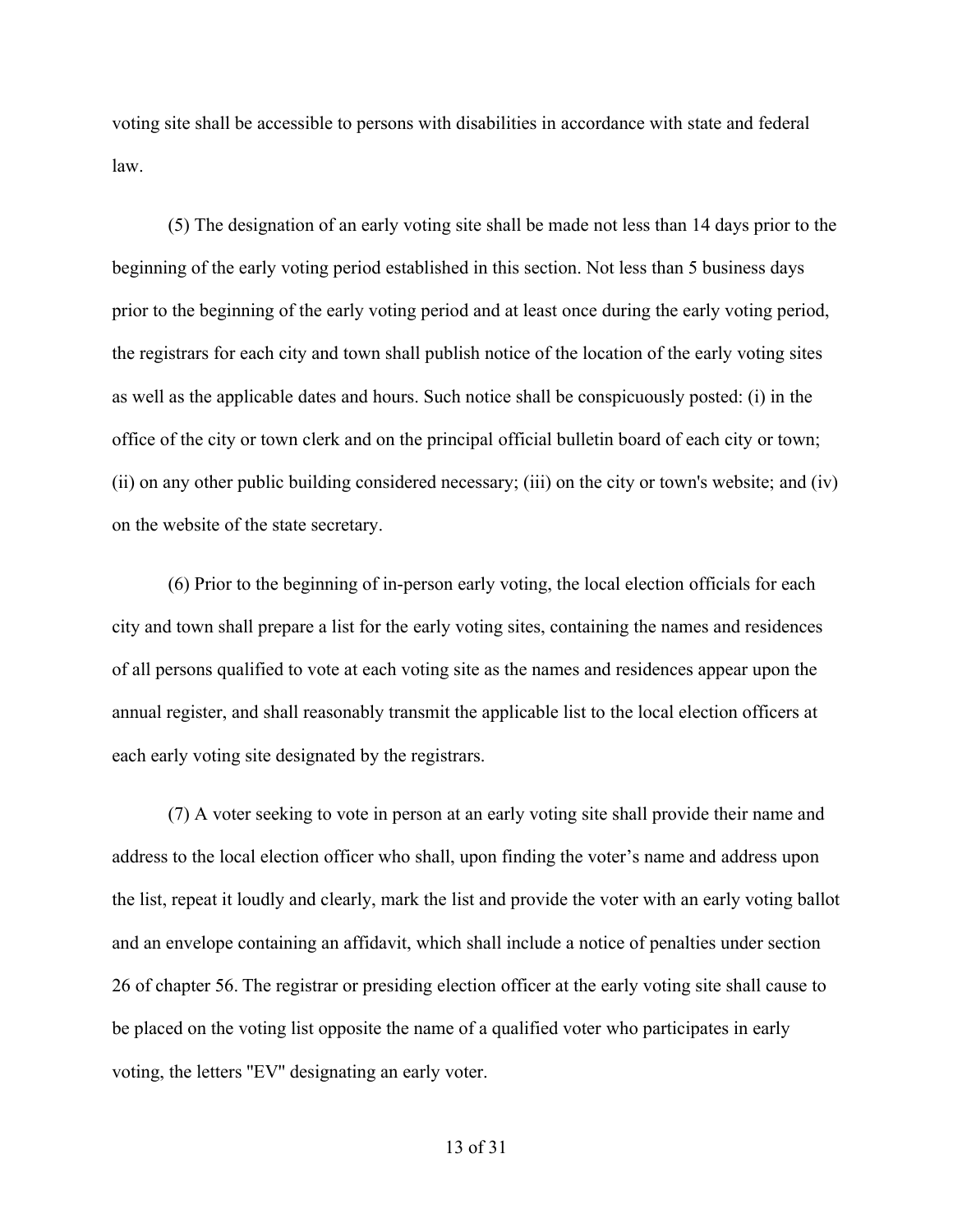(8) Upon marking their early voting ballot, enclosing it in the secrecy envelope and executing the affidavit, the voter shall return the ballot envelope to a local election officer at the early voting site who shall review the envelope to ensure the affidavit has been signed by the voter. After a ballot envelope has been accepted, it shall be securely stored at the early voting site until such time as it is transported to the office of the local election official, but not later than the close of early voting for that day.  

(c)(1) The select board, board of selectmen, town council or city council of each city and town may vote to authorize early in-person voting for any other city or town preliminary or election not included in subsection (b). Such vote may only be taken after a request from not less than 50 percent of the registrars of the city or town recommending in-person early voting; provided, however, that such vote shall occur not less than 5 business days prior to the proposed beginning of early voting.  

(2) As part of the vote to allow early in-person voting under this subsection, a city or town shall set the early voting period to begin not sooner than 17 days before the preliminary or election and end not later than 2 business days preceding the preliminary or election.  

(3) Early voting under this subsection shall be conducted during the usual business hours of the city or town clerk unless different hours are set as part of the vote to allow early in-person voting, including any weekend hours.  

(4) The city or town clerk shall establish an early voting site for early in-person voting under this subsection that is centrally-located, suitable and in a convenient public building. Notice of the early voting location, dates and hours shall be posted not less than 48 weekday hours before the early voting period begins.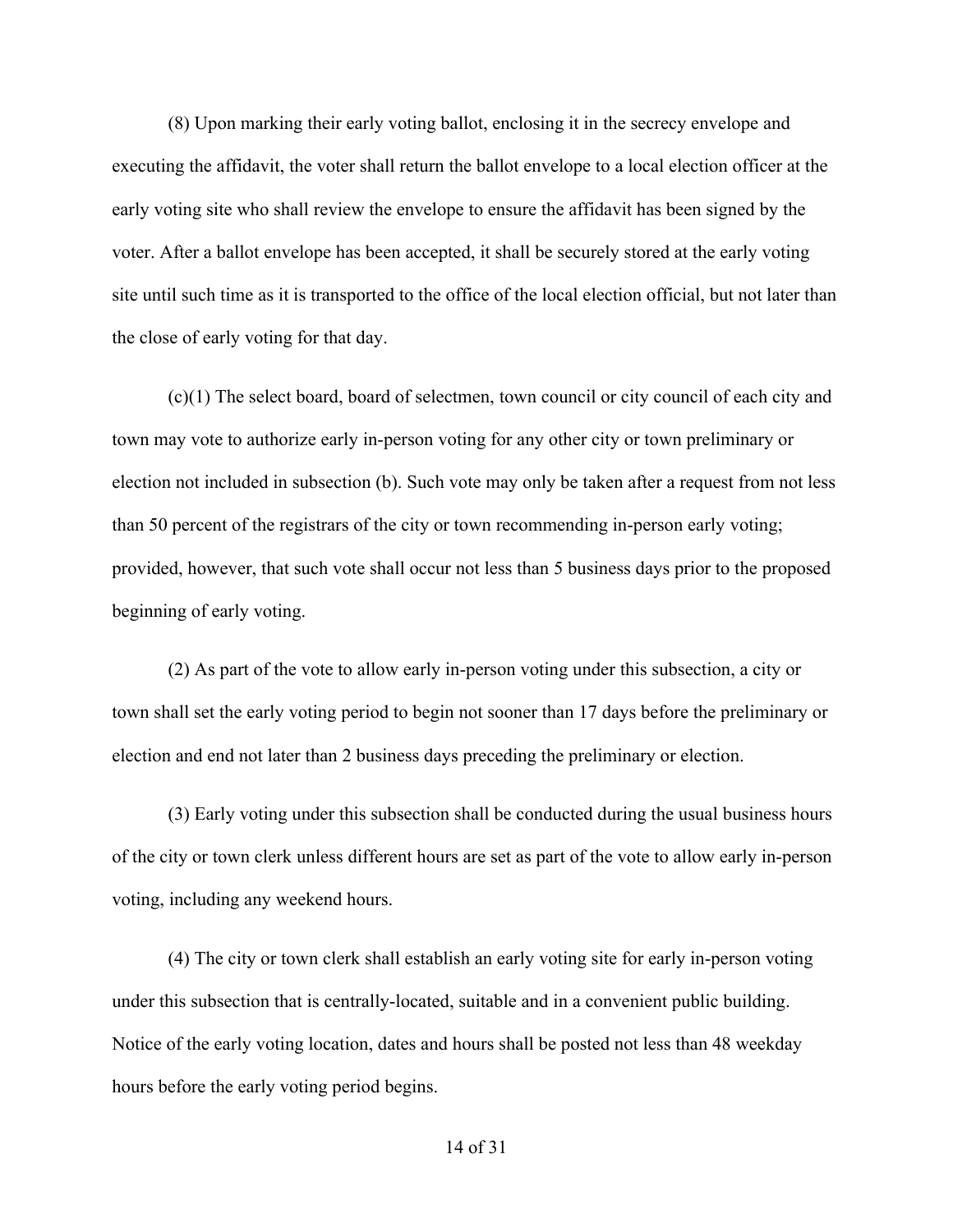(5) A voter voting early in person under this subsection shall be provided with a ballot and an envelope where the ballot is placed after voting that contains an affidavit of compliance to be filled out by the voter. A voter voting early in person shall complete an affidavit under the regulations promulgated by the state secretary for the administration of early voting, as applicable, which shall include a notice of penalties under section 26 of chapter 56. 

(d) The registrars shall prepare lists of all voters casting ballots during the early voting period pursuant to this section and update the voter list in a manner prescribed by the state secretary. Once an early voting ballot is cast, the voter shall not vote again.

(e) The early voting ballot of any voter who was eligible to vote at the time the ballot was cast shall not be invalid solely because the voter became ineligible to vote by reason of death after casting the ballot. For purposes of this subsection, the term "cast" shall mean that the voter has: (i) deposited the early voting ballot in the mail for ballots mailed; (ii) returned the early voting ballot to the appropriate local election official either by hand or by depositing it in a secured municipal drop box, where available, for the city or town where the voter is registered; (iii) completed voting in person at an early voting location; or (iv) submitted a ballot electronically pursuant to the accommodations granted to a voter by reason of disability under paragraph (4) of subsection (a).   

(f) Sections 37 and 38 of chapter 53 shall apply to unenrolled voters and voters enrolled in political designations voting early in primaries. The registrar or presiding election official at the early voting site shall cause the name of the party of the ballot being voted to be recorded on the voting list. Once the party selection has been recorded on the voting list, a voter shall not request or vote on the ballot of another party.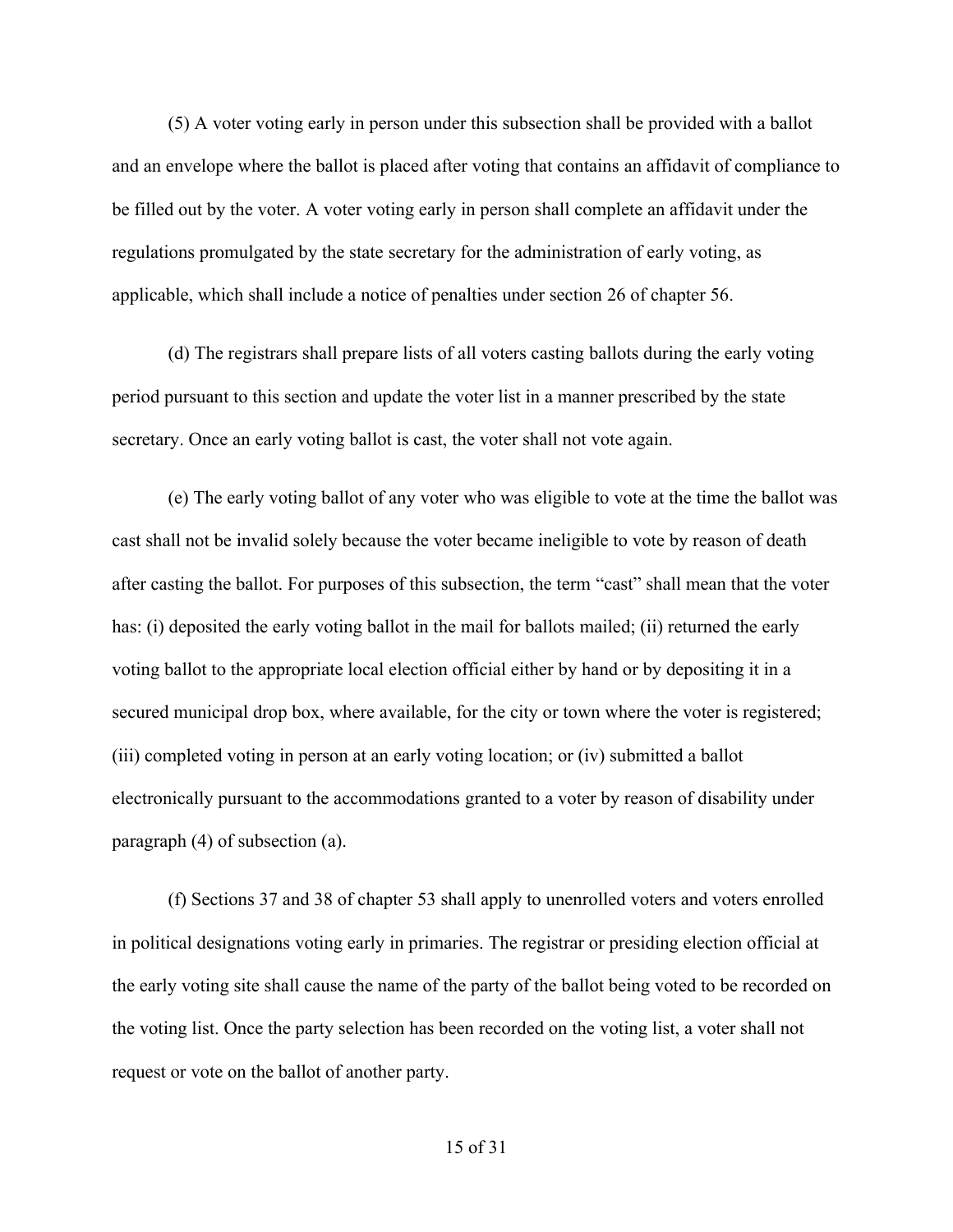(g) Not less than 30 days prior to each presidential primary, state primary, state election, and primary or election held pursuant to section 140 to fill a vacancy for senator or representative in congress, the state secretary shall deliver to each city and town, in quantities as the state secretary determines necessary, the following papers: (i) official early voting ballots similar to the official ballot to be used at the election; provided, however, that a sufficient quantity of such ballots are printed in the languages necessary to accommodate the selection of a bilingual ballot by voters pursuant to clauses (ii) and (iii) of paragraph (7) of subsection (a); (ii) envelopes of sufficient size to contain the ballots specified in clause (i) bearing on their reverse the voter's affidavit; (iii) return envelopes, pre-addressed to the local election official with postage guaranteed, for any ballot requested for voting by mail; and (iv) instructions for voting by mail to be sent to each voter who requests to cast a ballot by mail. The voting period for early voting by mail shall begin as soon as all necessary early voting materials have been received by the local election official pursuant to this subsection.

(h) Any early voting ballot cast pursuant to this section may be opened and deposited into a tabulator in advance of the date of the preliminary, primary or election in accordance with regulations promulgated by the state secretary; provided, however, that municipalities that do not have a tabulator may open and deposit early voting ballots into a ballot box; provided further, that such ballots shall be kept secured, locked and unexamined and that no results shall be determined or announced until after the time polls close on the date of the preliminary, primary or election; and provided further, that notice of the date, time and location of any such opening or depositing shall be posted not less than 2 business days in advance of the opening or depositing; and provided further, that the opening or depositing shall be open to the public.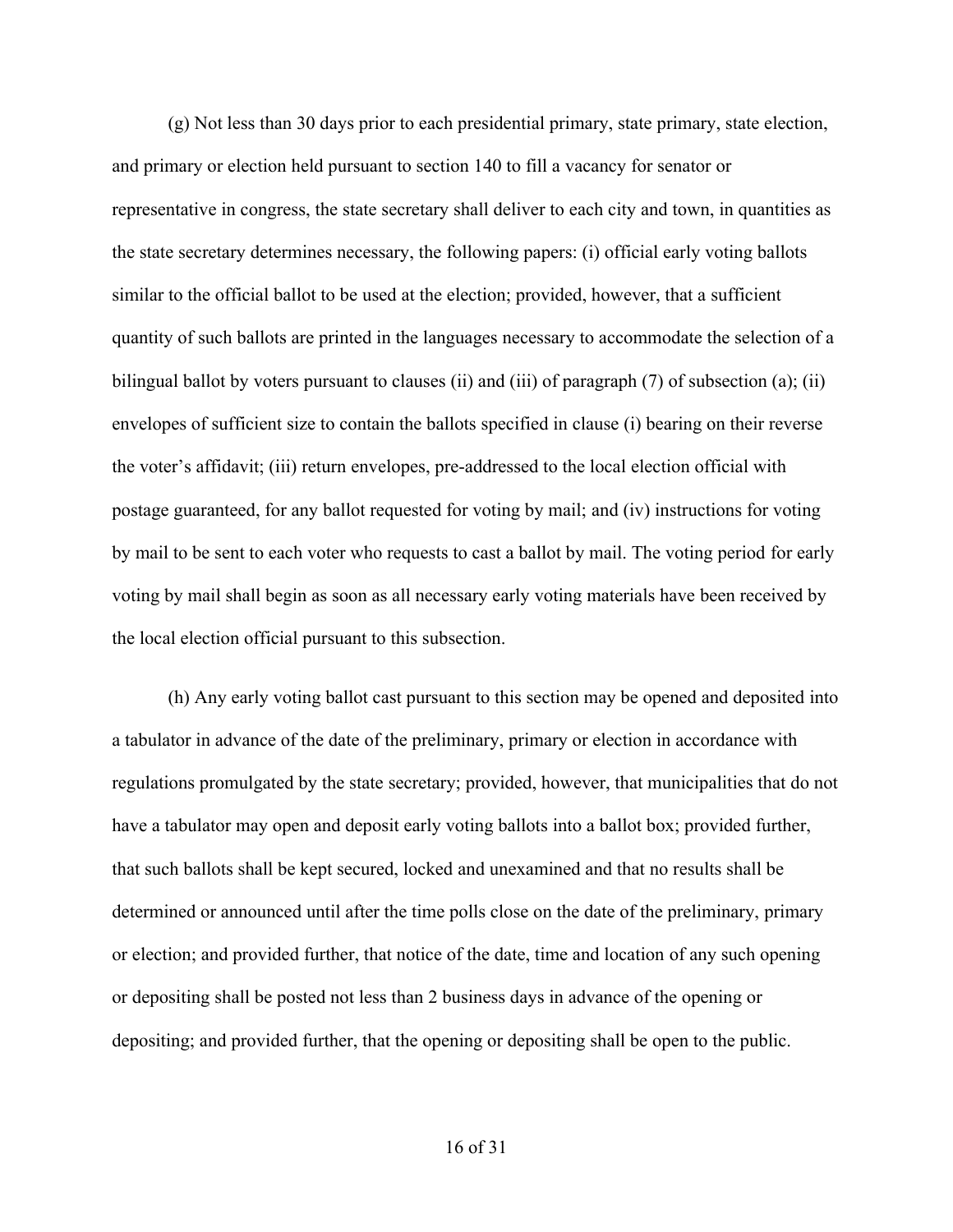Disclosing any such result before such time shall be punished as a violation of section 14 of chapter 56. 

All envelopes referred to in this section shall be retained with the ballots cast at the preliminary, primary or election and shall be preserved and destroyed in the manner provided by law for the retention, preservation or destruction of official ballots. 

(i) The state secretary shall promulgate regulations to implement this section including, but not limited to, a process for establishing additional early voting sites and a process for applying for, receiving, separating, compiling, recording and securing early ballots and advance depositing. 

(j) Section 72 shall not apply to this section; provided, however, that a city or town, at the discretion of its election officers and registrars, may detail a sufficient number of police officers or constables for each early voting site at the expense of the city or town to preserve order, protect local election officers and supervisors from any interference with their duties and aid in enforcing the laws relating to elections. 

(k) Not later than 45 days after each presidential primary, regular state primary, biennial state election and primary or election held pursuant to section 140 to fill a vacancy for senator or representative in congress, the state secretary shall submit a report to the house and senate committees on ways and means and the joint committee on election laws on the costs to implement subsection (a) of this section. The report shall include, but not be limited to: (i) the number of ballot applications with postage guaranteed mailed to voters; (ii) where available, the number of ballot applications with postage guaranteed returned requesting a ballot; (iii) the total number of ballots cast by mail; (iv) total cost and amounts paid for using federal funds; and (v)

17 of 31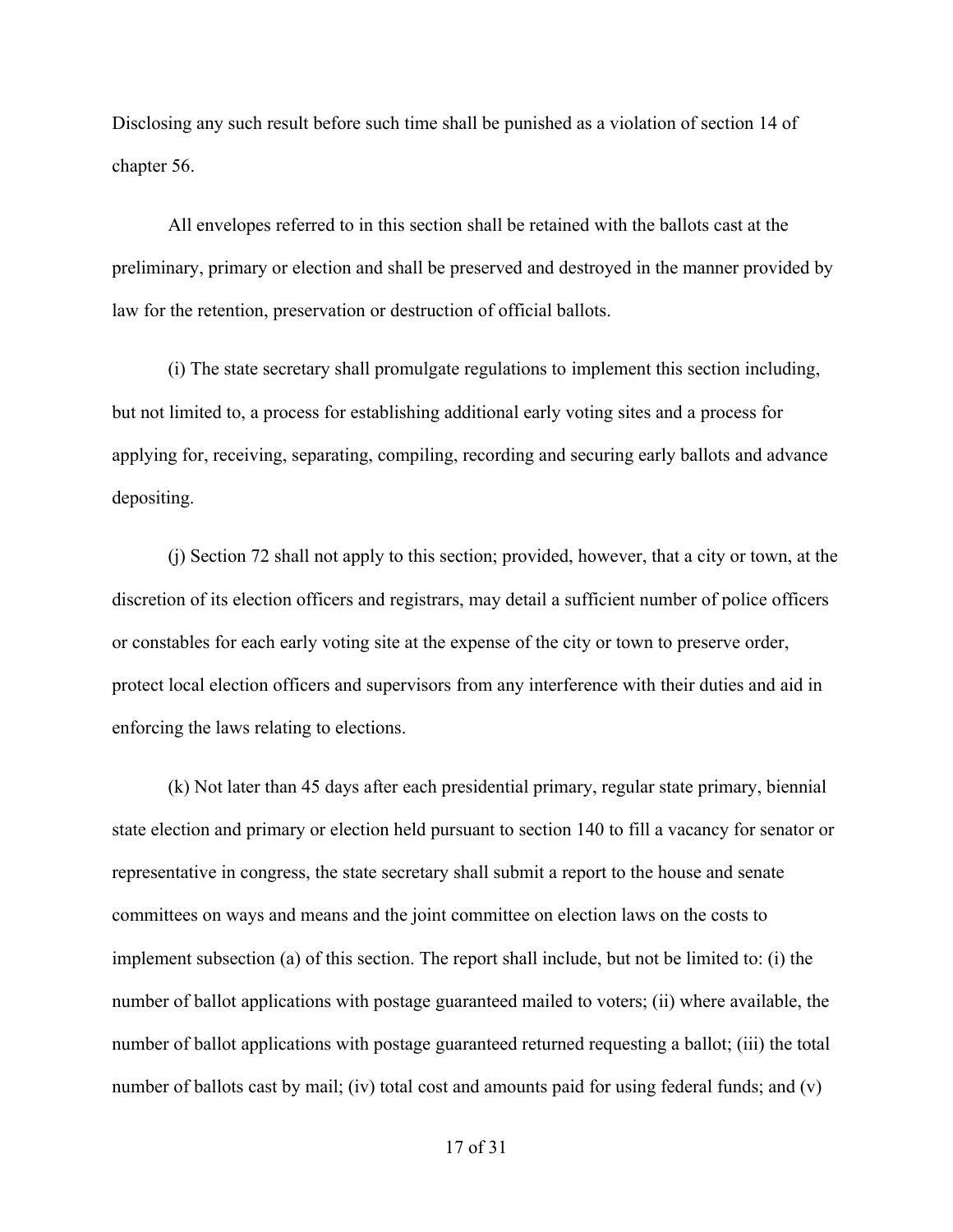where available, the number of ballot applications that were returned as undeliverable and a description of the reasons why each application was returned, including, but not limited to, a change of address or the intended recipient being deceased.

Section 25C. (a) For the purposes of this section, the following words shall have the following meanings:  

"Applicable statewide election", a presidential or regular state primary or biennial state election or a primary or election held pursuant to section 140 to fill a vacancy for senator in congress. 

"Facility", a correctional facility, house of correction, jail or department of youth services. 

(b) The officer in charge of a facility shall develop and publish policies and procedures that govern the facilitation of voting and voter registration for eligible voters in the facility; provided, however, that the policies and procedures shall include, but not be limited to: 

(i) the distribution of voter education and election information provided by the state secretary, including, but not limited to: (A) the display of posters in prominent locations visible to individuals who are incarcerated at the facility; and (B) the dissemination of written notices about voting rights and procedures to all individuals who are incarcerated at the facility and who may be eligible to vote;

(ii) for any preliminary, primary or election, assisting an individual who is incarcerated at the facility and who may be eligible to vote in registering as a voter and in applying for an early voting by mail or absent voting ballot, including as a specially qualified voter; provided,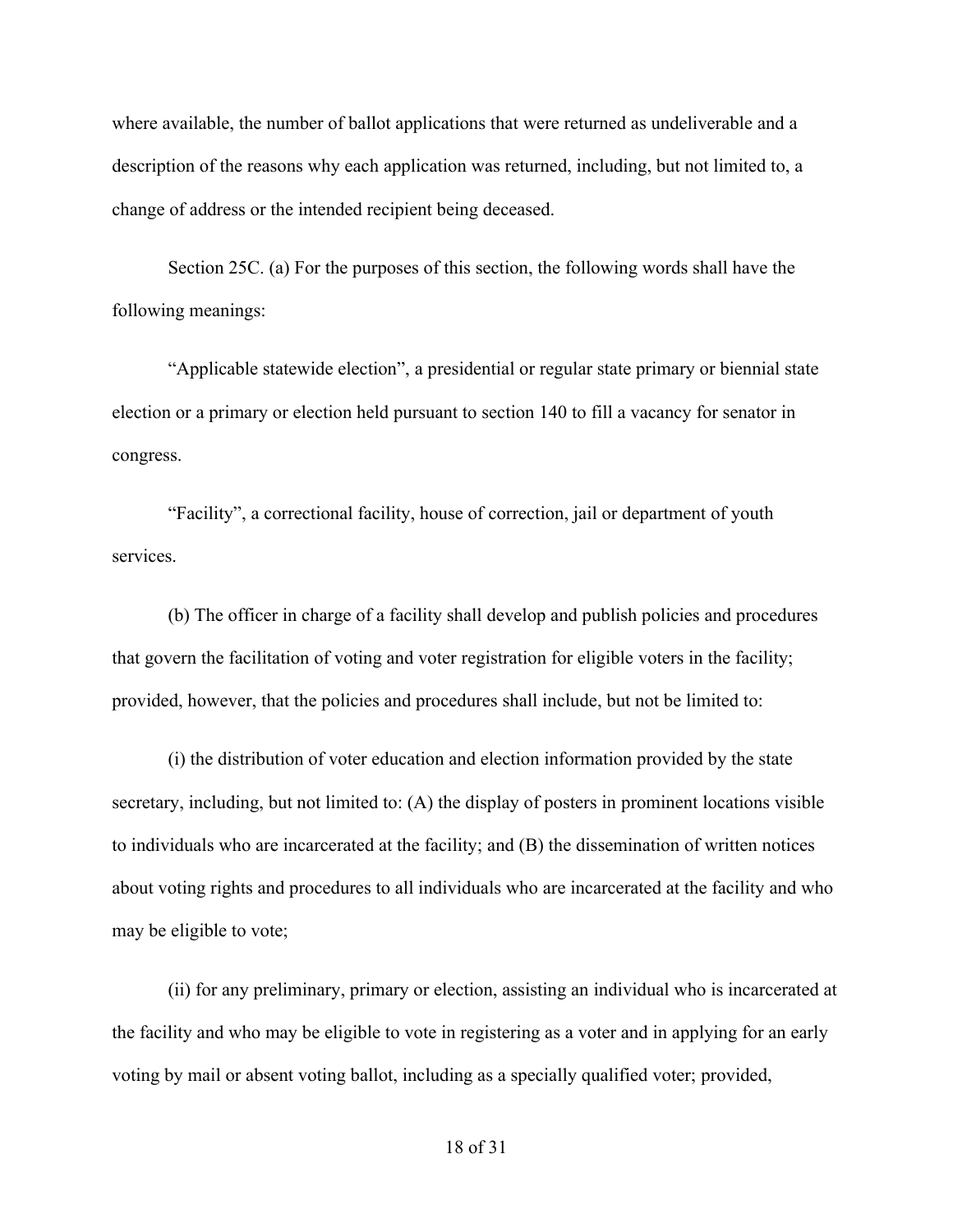however, that such assistance shall include, but not be limited to: (A) distributing forms prepared by the state secretary for those purposes, including ballot applications or voter registration forms; (B) providing an individual with access to a writing implement sufficient to properly complete the registration and application forms; (C) providing records that may serve as proof of residence for the purpose of voter registration or that provide a voter with their last known address, such as intake forms, arrest records or other forms in the possession of the facility; (D) providing voter information packets generated by the state secretary and, where possible, by nonpartisan community groups, nonpartisan volunteers or other nonpartisan stakeholders; and (E) facilitating the timely return of an application for an eligible voter to be permitted to vote early by mail; 

(iii) facilitating the expeditious and timely receipt and return of an early voting by mail or absent voting ballot by an eligible individual who is incarcerated at the facility, including, but not limited to, by: (A) providing access to a writing implement sufficient to properly complete the ballots; (B) establishing locations where voters may complete ballots and other paperwork in private, where feasible; and (C) facilitating the mailing of completed mail ballots as soon as practicable; provided, however, that an employee, contractor, agent, official or representative of the department of correction shall not open or inspect any completed mail ballot unless it is to investigate reasonable suspicion of a prohibited activity;

(iv) providing means of tracking: (A) complaints by an individual who is incarcerated at the facility related to voting or registration; (B) numbers of individuals who are incarcerated who sought to vote; and (C) the outcome of their requests; and

(v) policies for collaboration with local election officials, civic engagement community groups and other stakeholders.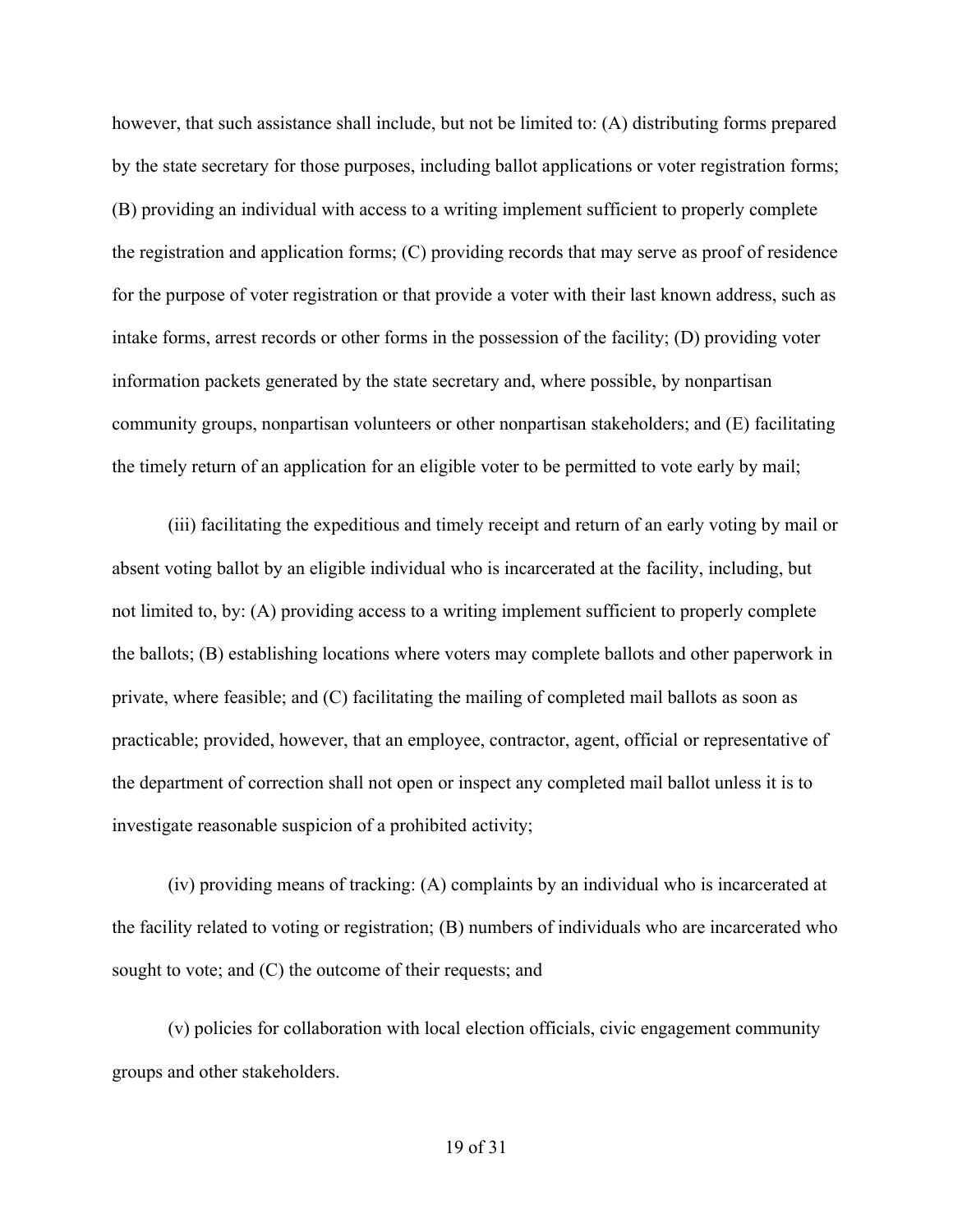(c) The officer in charge of a facility shall:

(i) not later than 45 days before an applicable statewide election, display or distribute any informational posters or packets provided by the state secretary pursuant to subsection (d) or, if received after such date, immediately upon receipt; provided, however, that the distribution and announcements of such information shall be continued through the conclusion of such election; 

(ii) not later than 14 days before an applicable statewide election, file a written report with the state secretary, in a form prescribed by the state secretary, that details the actions taken under this section; provided, however, that the report shall be a public record; and 

(iii) appoint a subordinate officer at the facility to supervise the actions required by this section. 

(d) Not later than 90 days before an applicable statewide election, the state secretary shall: (i) create and distribute to sheriffs and superintendents of facilities voter information signs and information for display and distribution in facilities; and (ii) distribute to local election officials information on: (A) the qualifications and rights of eligible incarcerated voters; (B) how to process a voter registration or ballot application from an eligible incarcerated voter; (C) current law pertaining to those rights and processes; and (D) the presumed residence for voting purposes of an eligible incarcerated voter and instances in which an eligible incarcerated voter can maintain the facility in which they are confined as their address for voting purposes.

(e)(1) Prior to the expiration of the term for a person who is incarcerated in a correctional facility, the officer in charge of the facility shall provide, in writing, a document prepared by the state secretary explaining: (i) the voting rights of a person who is incarcerated in a correctional facility upon discharge from a correctional facility; and (ii) instructions for the person to register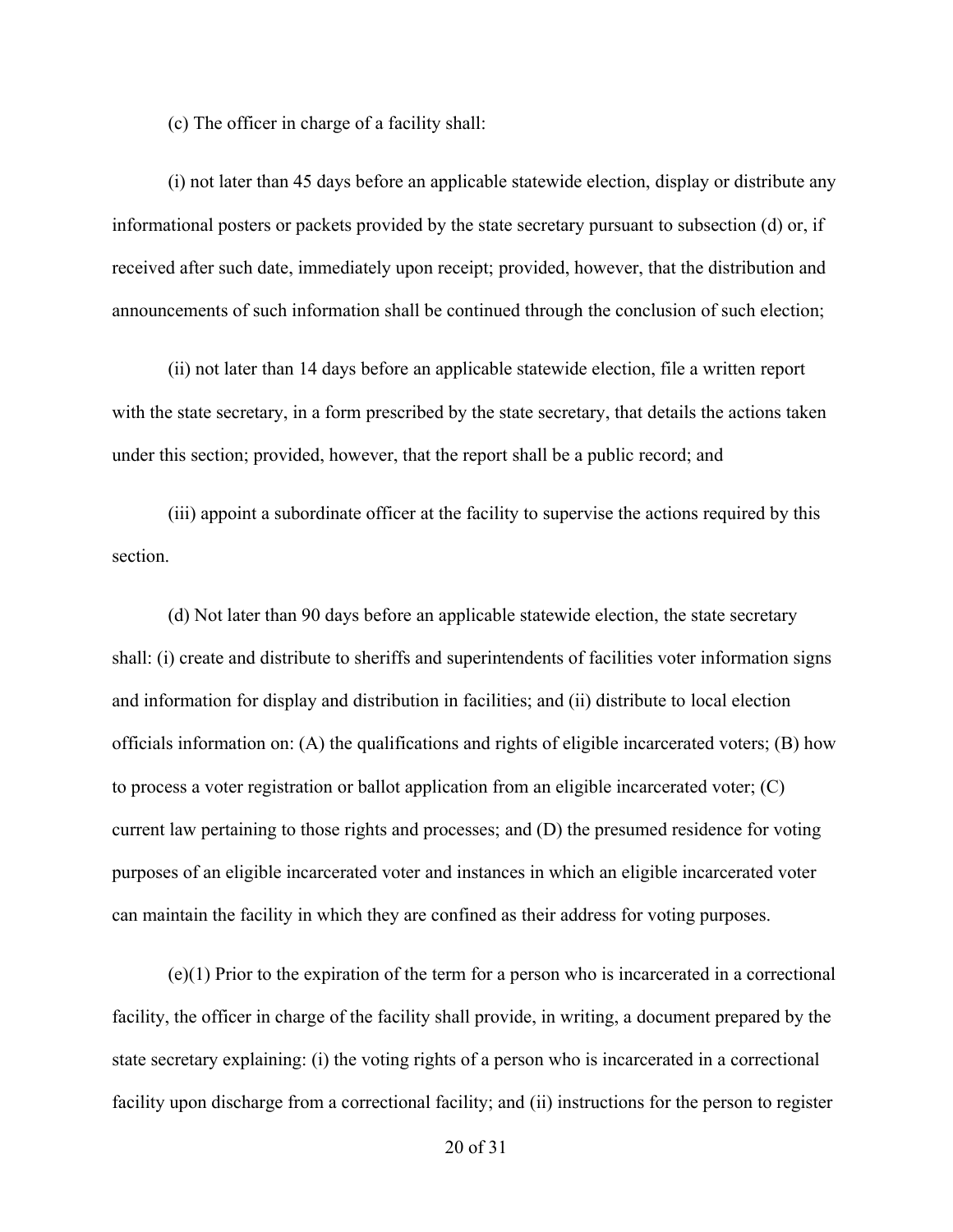to vote following discharge from the facility. The officer in charge of the facility shall provide the person with a voter registration form with a postage guaranteed envelope, and assistance, if requested, to complete such form. 

(2) The state secretary shall prepare and transmit the document required pursuant to paragraph (1) to the local election officials for each city and town. 

(f)(1) For each applicable statewide election, following the close of registration pursuant to section 26 of chapter 51 but not later than the day of the election, the officer in charge of a facility, except for the department of youth services, shall transmit to the state secretary: (i) a list containing information about persons who are newly incarcerated in the correctional facility due to a felony conviction since the time of last reporting under this section; (ii) a list containing information about persons who were incarcerated in the correctional facility due to a felony conviction but were discharged since the time of last reporting under this section; and (iii) a list containing information about persons in the facility who are detained pre-trial or convicted of a misdemeanor.

(2) The lists required by paragraph (1) shall include, for each person listed: (i) name; (ii) date of birth; (iii) last 4 digits of social security number or driver's license number, if available; (iv) address on-file, including street, city or town and state; and (v) the name and address of the facility where the person is detained. 

(g) The state secretary shall submit a report to the joint committee on election laws not later than 6 months following each applicable statewide election, including anonymized, aggregated data on the number of: (i) eligible incarcerated voters at the time of the election in each municipality; and (ii) incarcerated voters who requested an early voting by mail or absent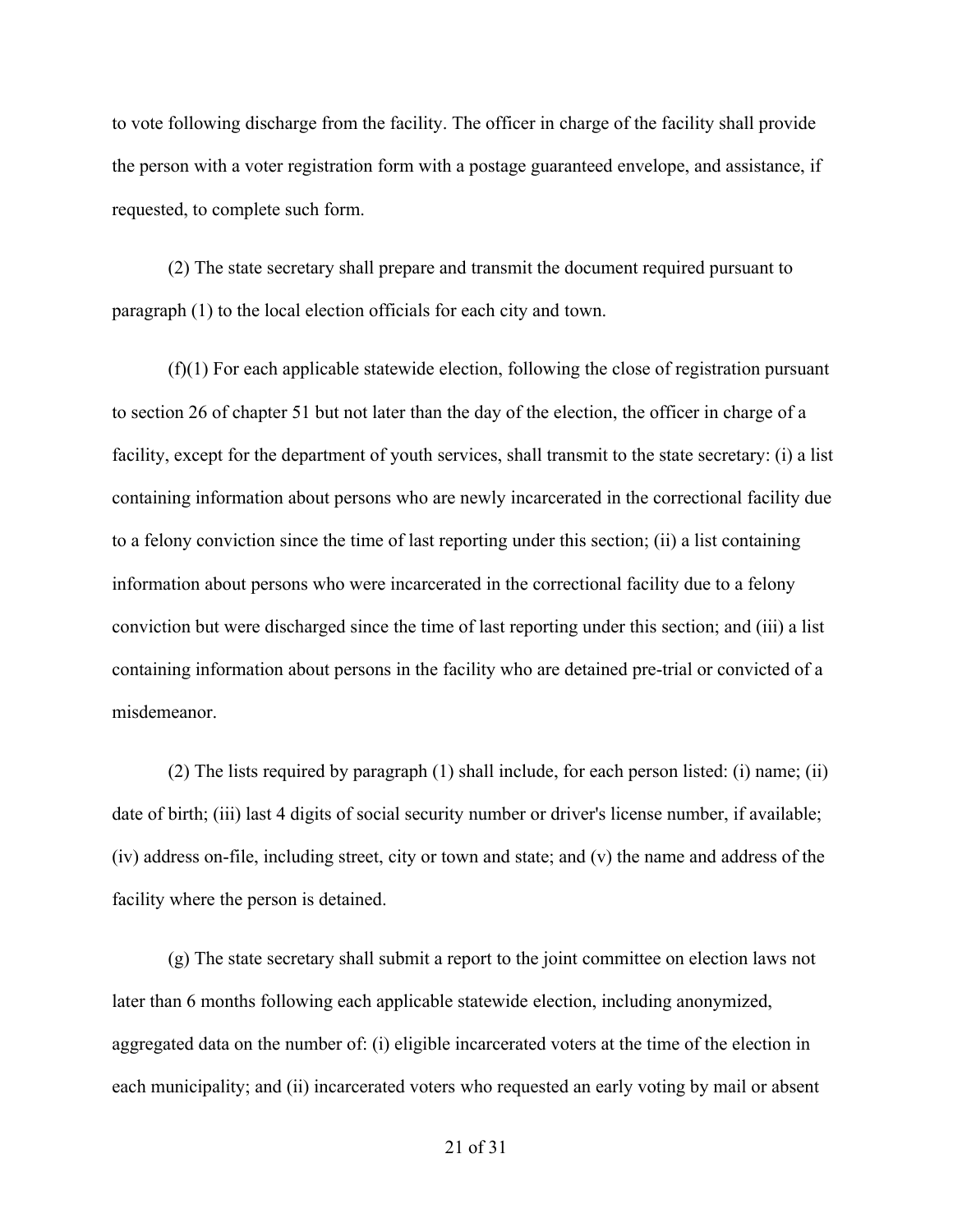voting ballot and the outcome of that request in each municipality, including the reasons for rejection, if applicable. The state secretary may coordinate with local election officials and officers in charge of facilities to aggregate such data, where available. The submitted report shall be a public record, but other materials generated for the purpose of the state secretary's compilation of the report shall not be public records.

(h) Not later than 30 days before any municipal, state or presidential election, each city or town clerk shall post on the city or town's website and report to the state secretary any measures undertaken to facilitate voting for eligible incarcerated voters. 

SECTION 11. Section 65 of said chapter 54, as so appearing, is hereby amended by adding the following paragraph:- 

This section shall apply to early voting locations under section 25B while voting is being conducted. 

SECTION 12. Said chapter 54 is hereby further amended by striking out section 67, as so appearing, and inserting in place thereof the following section:- 

Section 67. One voting list shall be delivered to the ballot clerks and another may be delivered to the officer in charge of the ballot box; provided, however, that the city or town clerk may opt to use only 1 voting list at the check in. When a ballot is delivered to a voter, the voter's name shall be checked on the voting list and, except where the city or town clerk has opted to not use a check-out list, it shall be checked on the second voting list when the voter deposits the ballot. Where a check-out list is used, the officer in charge of the ballot box and the officer in charge of the voting list shall either: (i) be of different political parties; or (ii) not be of the same political party if the election officers have been appointed pursuant to section 14 without regard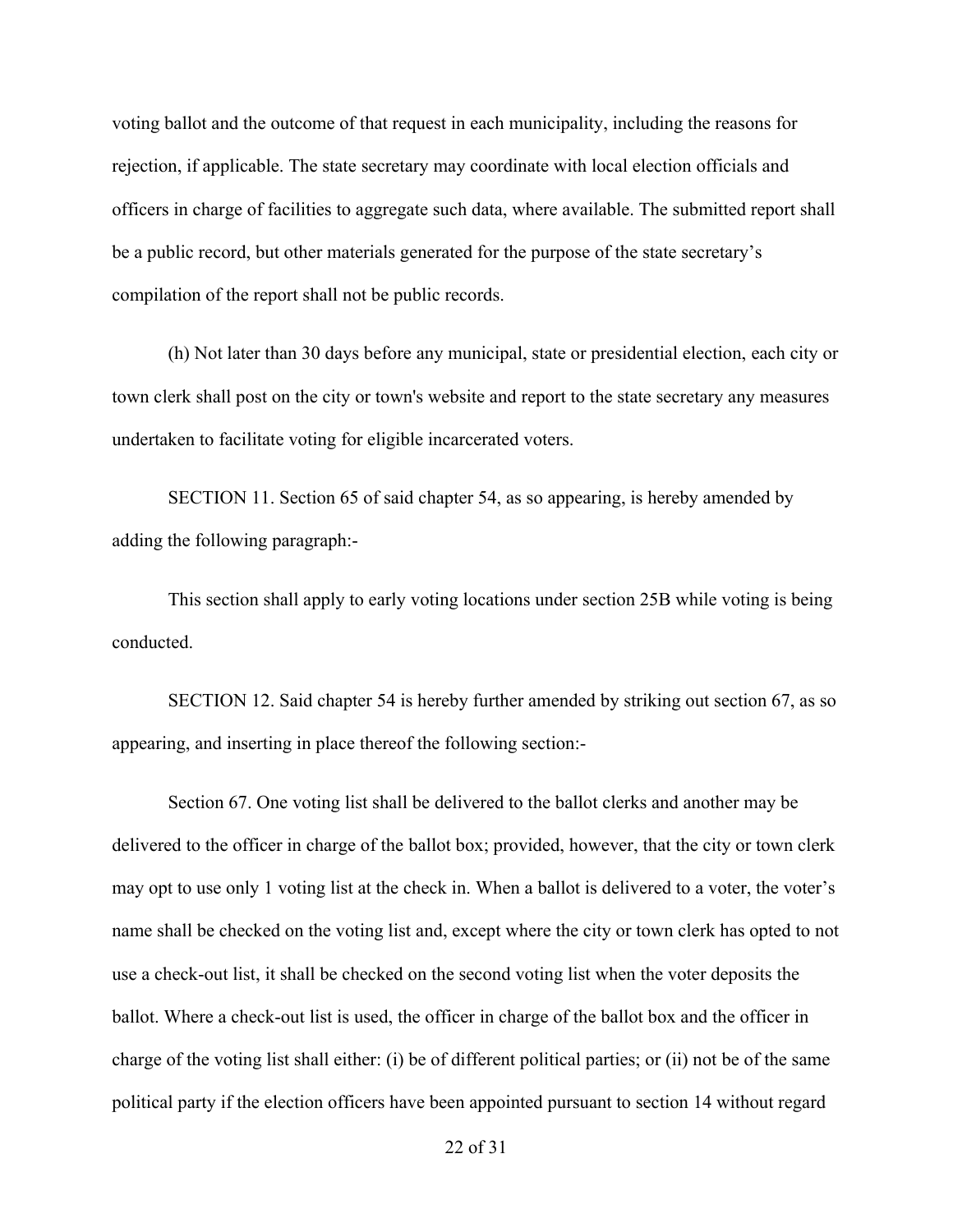to political party membership. No person shall vote if the person's name is not on the voting list, nor until the local election officer shall check the person's name thereon, unless the person presents a certificate from the registrars of the city or town as provided by section 51 or section 59 of chapter 51 or unless the person is voting by provisional ballot under section 76C. A city or town may vote to use electronic poll books rather than paper voting lists in accordance with section 33I. 

SECTION 13. Said chapter 54 is hereby further amended by striking out section 72, as so appearing, and inserting in place thereof the following section:-  

Section 72. The select board, board of selectmen, town council or city council of each city and town, in consultation with its election officers and registrars, shall detail a sufficient number of police officers or constables for each building that contains the polling place for 1 or more precincts at every election therein to preserve order and to protect the election officers and supervisors from any interference with their duties and to aid in enforcing the laws relating to elections. 

SECTION 14. Said chapter 54 is hereby further amended by striking out section 83, as so appearing, and inserting in place thereof the following section:- 

Section 83. In a precinct at which a check-out table is used, a voter, after marking the voter's ballot, shall give the voter's name, and, if requested, residence, to an officer in charge of the ballot box, who shall distinctly announce the voter's name and, if requested, residence. If the name is found on the voting list by the local election officer, the local election officer shall distinctly repeat the name and check it on the voting list. The voter may then deposit the ballot in the ballot box. No ballot without the official endorsement, except as provided in section 61, shall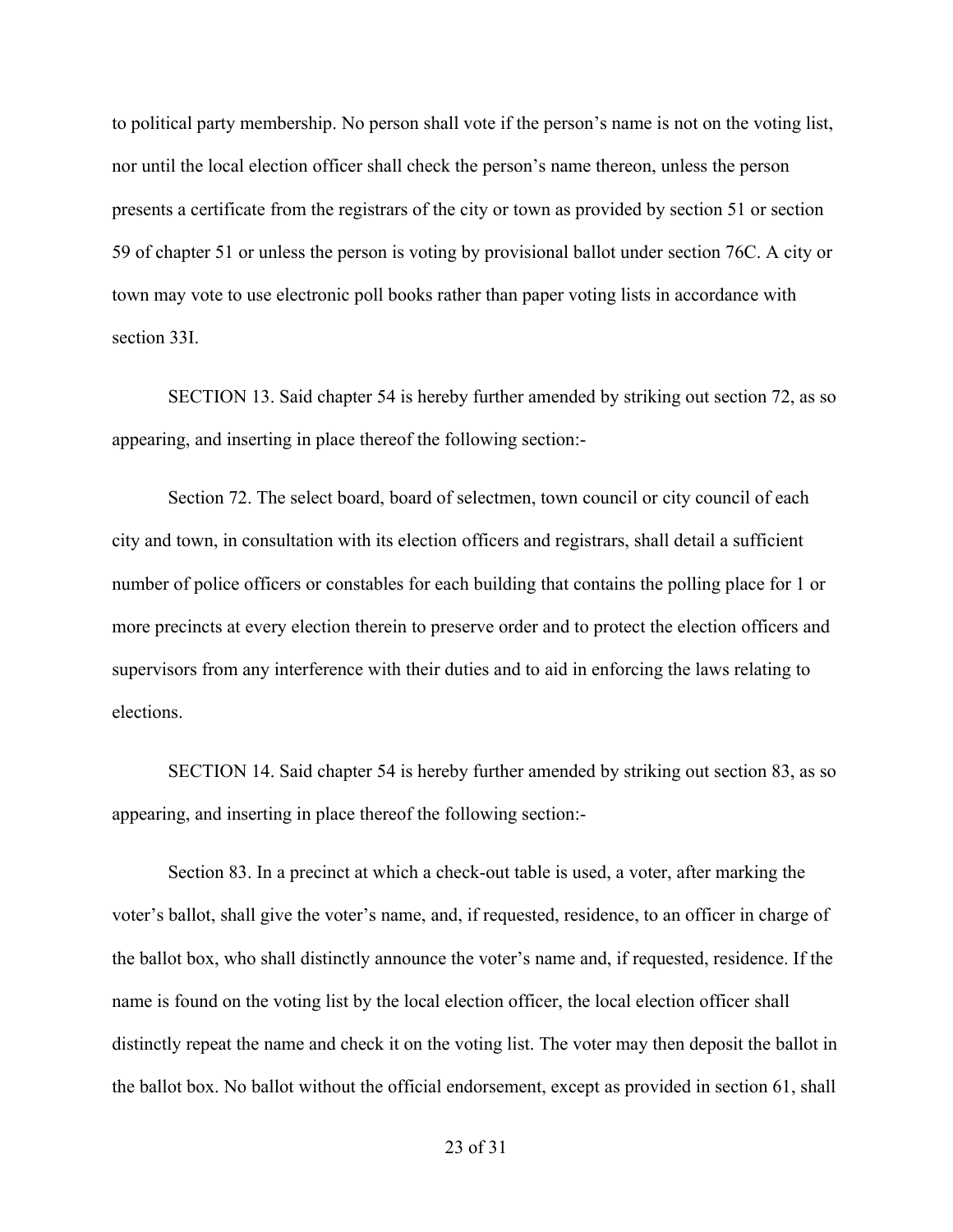be deposited in the ballot box. A city or town clerk may opt to eliminate the use of a voting list at the check-out table but shall maintain an officer in charge of the ballot box. 

SECTION 15. Subsection (d) of section 87 of said chapter 54, as so appearing, is hereby amended by adding the following paragraph:-  

To the extent feasible, the state secretary shall include on the envelopes required pursuant to this subsection a system that generates a postmark for determining the date upon which the envelope was mailed.

SECTION 16. Section 89 of said chapter 54, as so appearing, is hereby amended by striking out the second sentence and inserting in place thereof the following sentence:- No application for an absent voting ballot to be sent by mail shall be deemed to be seasonably filed unless it is received in the office of the city or town clerk or registrars before 5 p.m. on or before the fifth business day preceding the election for which the ballot is being requested.  

SECTION 17. Section 91B of said chapter 54, as so appearing, is hereby amended by inserting after the word "prepaid", in line 5, the following words:- and with return postage guaranteed. 

SECTION 18. Said chapter 54 is hereby further amended by striking out section 91C, as so appearing, and inserting in place thereof the following section:- 

Section 91C. (a) For the purposes of this section, "voter" shall mean an individual voting pursuant to the federal Uniformed and Overseas Citizens Absentee Voting Act.  

(b) A voter wishing to cast an absentee ballot in any preliminary, primary or election may apply for such ballot in a form and manner prescribed by the state secretary; provided, however,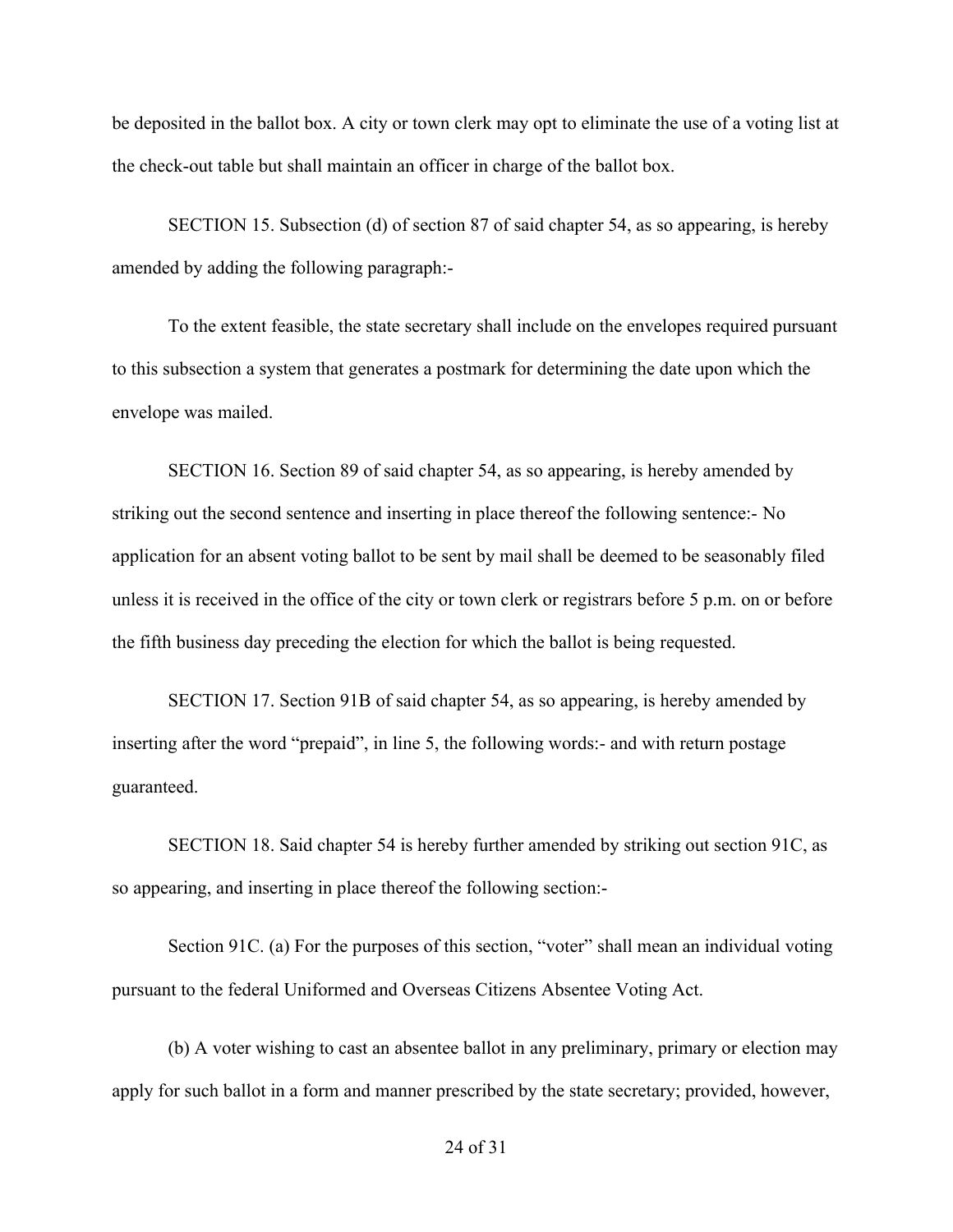that the secretary shall permit a voter to apply through an electronic application that: (i) includes clear instructions for completing and returning the application; and (ii) can be: (A) completed by the voter electronically; (B) signed with a wet signature or hand-drawn electronic signature; and (C) submitted electronically, by mail or by delivering it to the office of the appropriate city or town clerk. The most recent version of the Federal Post Card Application shall be one such application that shall be accepted by the state secretary pursuant to this section.  

(c) An application pursuant to subsection (b) shall permit a voter to request to receive an absentee ballot: (i) by mail, in accordance with section 91B; (ii) by fax; (iii) by email; or (iv) electronically through an electronic system that is approved by the state secretary and allows a voter to receive, mark, verify and cast a ballot electronically; provided, however, that any electronic system approved by the state secretary under this section shall: (A) provide an electronic voter affidavit that may be used for certification of an electronic ballot and signed with a wet signature or hand-drawn electronic signature; and (B) not store personal identifying information beyond the time necessary to confirm the identity of the voter. 

(d) Upon receipt of a properly executed application for an absentee ballot from a voter, the city or town clerk shall retain the application and, without delay, enter the application in the voter registration information system. The city or town clerk shall expeditiously transmit a ballot or access to an electronic ballot to all voters for whom an application was received in accordance with subsection (c).

(e) The state secretary shall provide clear instructions to voters for returning the marked absentee ballot to the appropriate city or town clerk to be counted; provided, however, that the voter may return the ballot to the city or town clerk: (i) by mail; (ii) by fax; (iii) by email; (iv)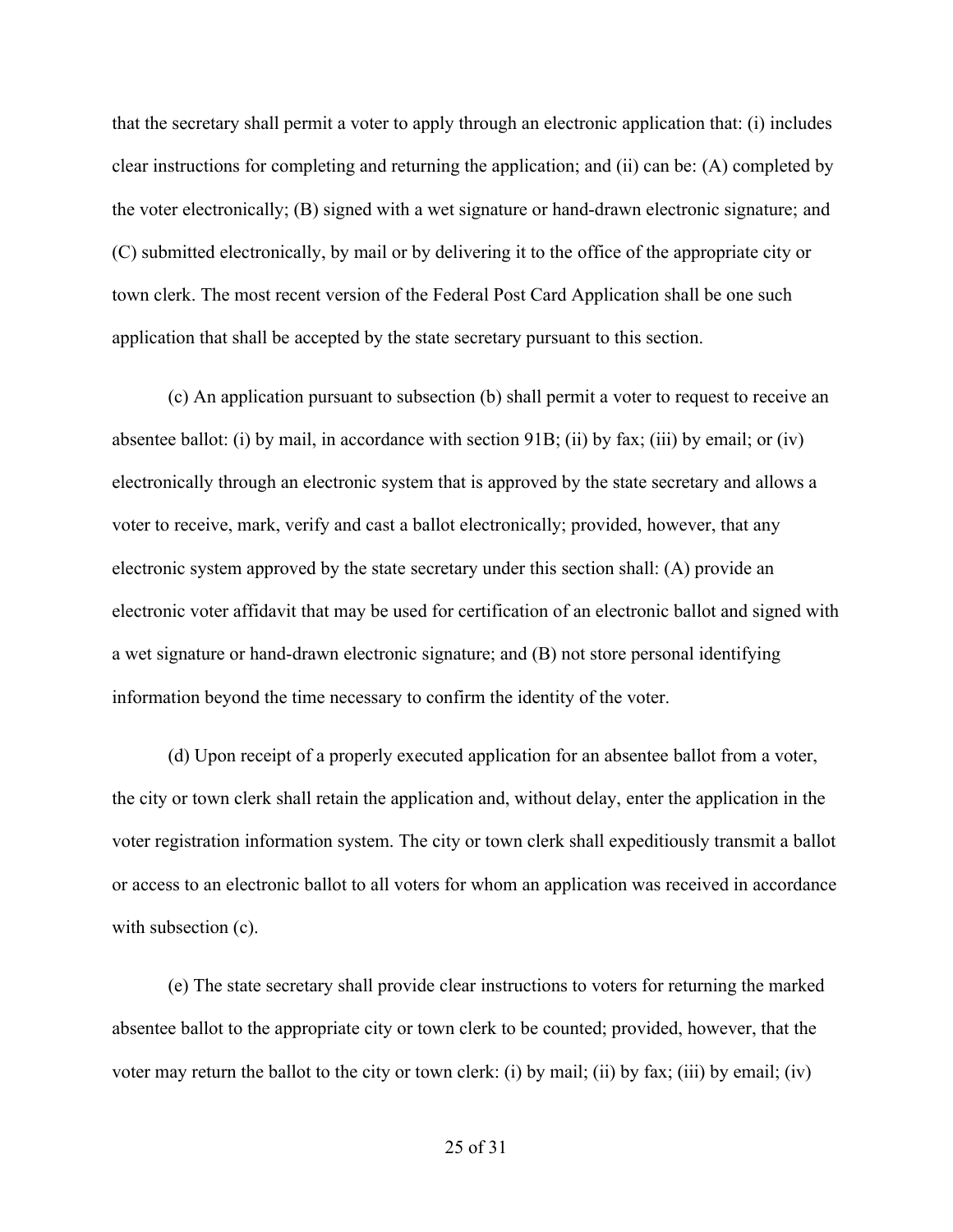electronically through the electronic system approved by the state secretary, subject to the regulations promulgated by the secretary; or (v) by delivering it to the office of the city or town clerk or a secured municipal drop box for the city or town where the voter is registered.

(f) If a request for an absentee ballot is received from a voter 45 or more days before a federal election and the state secretary has determined that the city or town clerk is unwilling or unable to transmit the ballot not less than 45 days before the election, the state secretary may, on behalf of the city or town clerk, after notice to the city or town clerk and in accordance with the voter's choice, electronically transmit or mail the appropriate absentee ballot and instructions to the voter not later than 45 days prior to the federal election. The state secretary shall enter in the voter registration information system the transmission date on which absentee voters were sent ballots by the state secretary pursuant to this subsection.   

(g) The state secretary shall promulgate regulations to implement this section.  

SECTION 19. Section 92 of said chapter 54, as so appearing, is hereby amended by adding the following subsection:- 

(d) The absent voting ballot of any voter who was eligible to vote at the time the ballot was cast shall not be deemed invalid solely because the voter became ineligible to vote by reason of death after casting the ballot. For purposes of this subsection, the term "cast" shall mean that the voter has: (i) deposited the absent voting ballot in the mail for ballots mailed; (ii) returned the absent voting ballot to the appropriate local election official either by hand or by depositing it in a secured municipal drop box, where available, for the city or town where the voter is registered; or (iii) returned the absent voting ballot electronically pursuant to section 91C.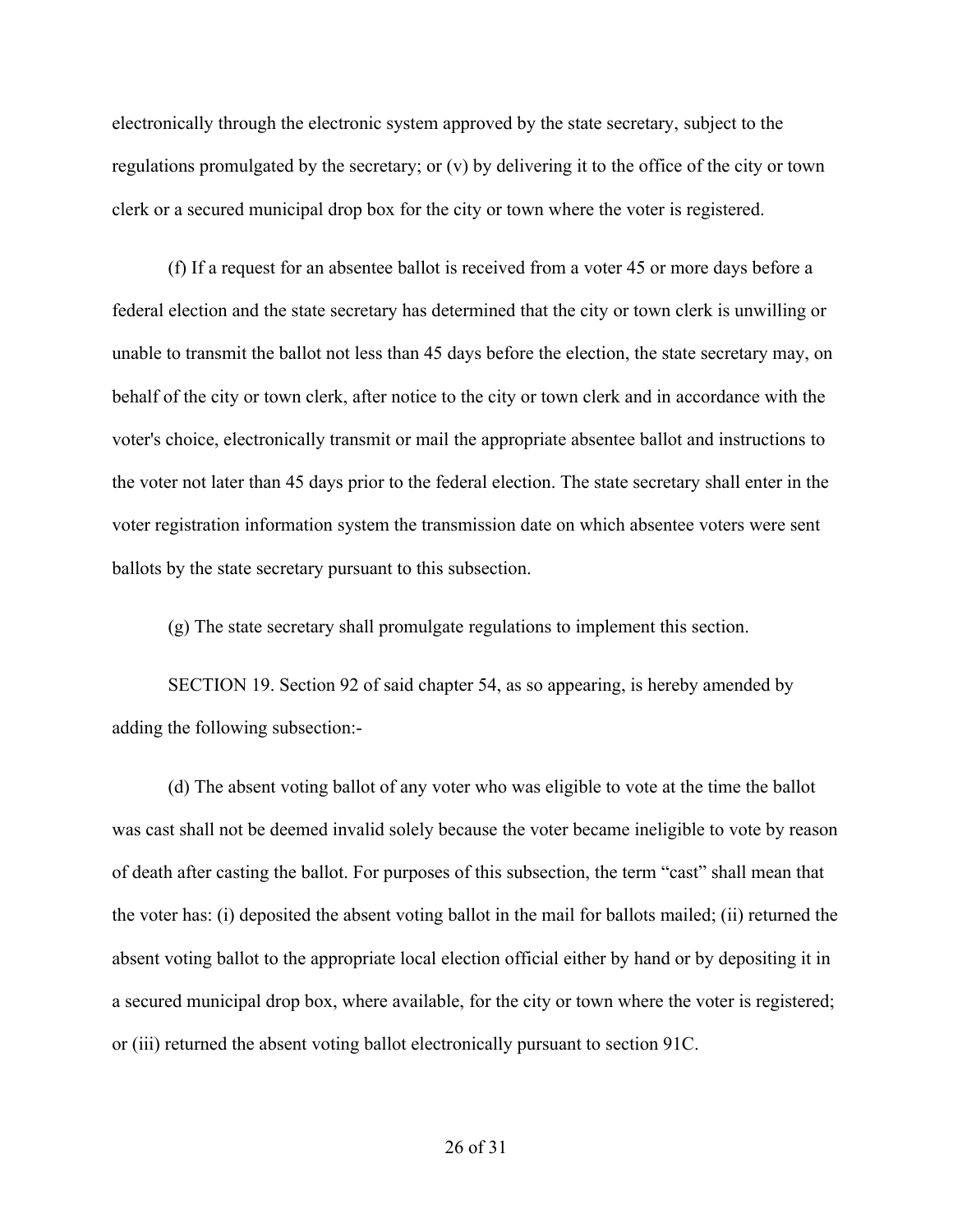SECTION 20. Said chapter 54 is hereby further amended by striking out section 93, as so appearing, and inserting in place thereof the following section:- 

Section 93. All absent voting ballots submitted by mail, delivered in person to the office of the city or town clerk, returned to a secured municipal drop box for the city or town where the voter is registered or returned electronically pursuant to section 91C shall be received by the city or town clerk before the hour fixed for closing the polls on the day of a primary or election; provided, however, that an absent voting ballot mailed on or before the day of a biennial state election shall be accepted until 5 p.m. on the third day after the election and shall be processed in accordance with section 95. A postmark, if legible, shall be evidence of the time of mailing.  

SECTION 21. Section 95 of said chapter 54, as so appearing, is hereby amended by striking out the first paragraph and inserting in place thereof the following 2 paragraphs:- 

Any absent voter ballot cast pursuant to section 86 may be opened and deposited into a tabulator in advance of the date of the primary or election in accordance with regulations promulgated by the state secretary; provided, however, that municipalities that do not have a tabulator may open and deposit early voting ballots into a ballot box; provided further, that such ballots shall be kept secured, locked and unexamined and that no results shall be determined or announced until after the time polls close on the date of the primary or election; and provided further, that notice of the date, time and location of any such opening or depositing shall be posted 2 business days in advance of the opening or depositing; and provided further, that the opening or depositing shall be open to the public. Disclosing any such result before such time shall be punished as a violation of section 14 of chapter 56.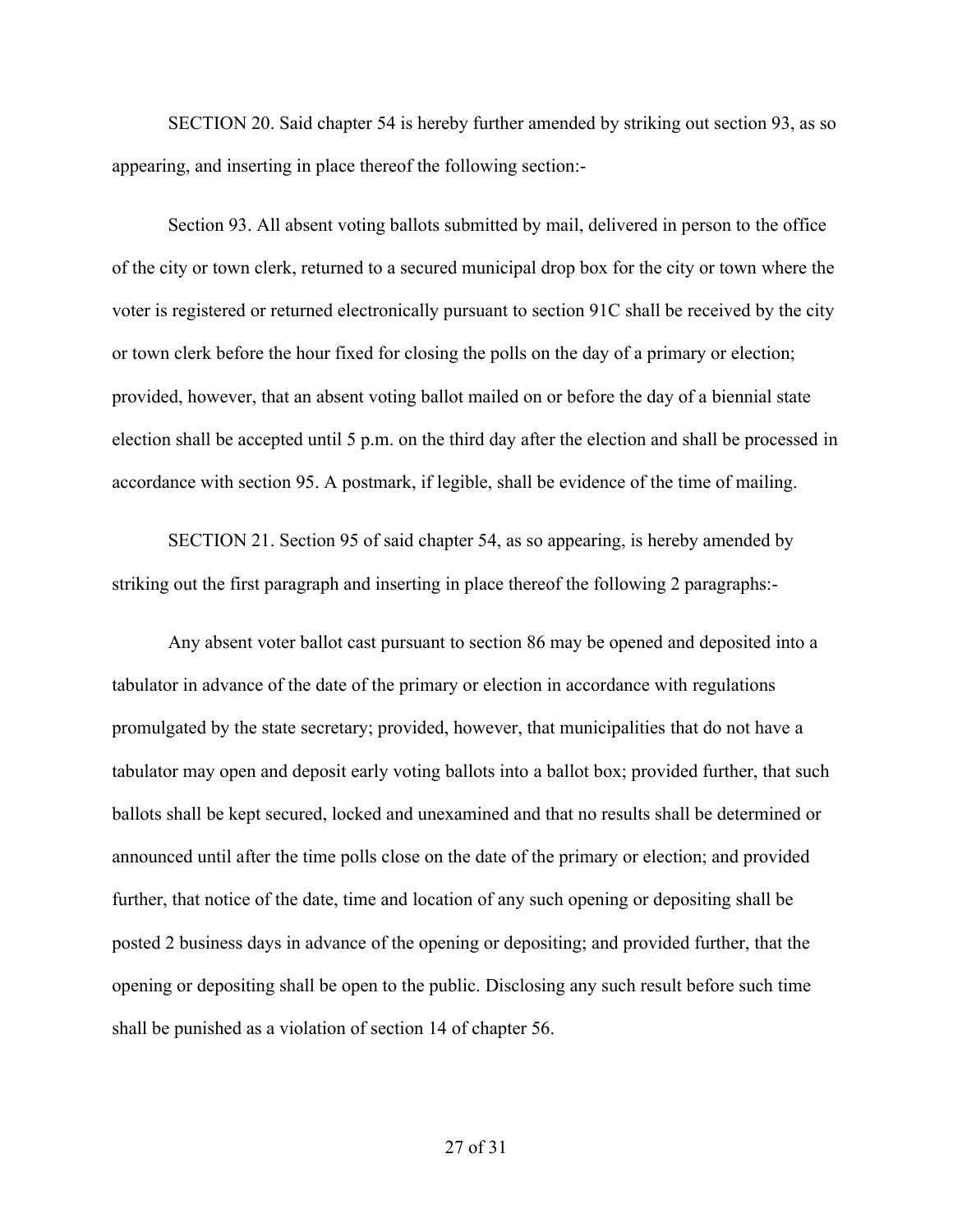If not advance deposited, the city or town clerk, on the day of the election but not later than 1 hour after the hour for the closing of the polls, shall transmit all envelopes purporting to contain official absent voting ballots received on or before the close of business on the day preceding the day of the election, and that have not been marked "Rejected as Defective" as provided in section 94, to the local election officers in the several precincts where the voters whose names appear on such envelopes assert the right to vote or to a central tabulation facility designated in accordance with regulations promulgated by the state secretary. The local election officer in charge of the polling place or central tabulation facility shall immediately, after receipt of any such envelopes, distinctly announce the name and residence of each such voter and check the voter's name on the voting lists referred to in section 60 of chapter 51, on the voter's certificate of supplementary registration attached to such lists as provided in section 51 of said chapter 51 or on the lists of specially qualified voters, if it has not already been so checked. The city or town clerk shall open the envelopes in which the ballot is enclosed in such a manner as not to destroy the affidavit thereon, take the ballot therefrom without opening it or permitting it to be examined and deposit it in the ballot box. All envelopes referred to in this section shall be retained with the ballots cast at the election and shall be preserved and destroyed in the manner provided by law for the retention, preservation or destruction of official ballots. 

SECTION 22. Section 100 of said chapter 54 is hereby repealed.

SECTION 23. Not later than July 1, 2022, the state secretary shall enter into the agreement with the Electronic Registration Information Center, Inc. as required by section 47C of chapter 51 of the General Laws.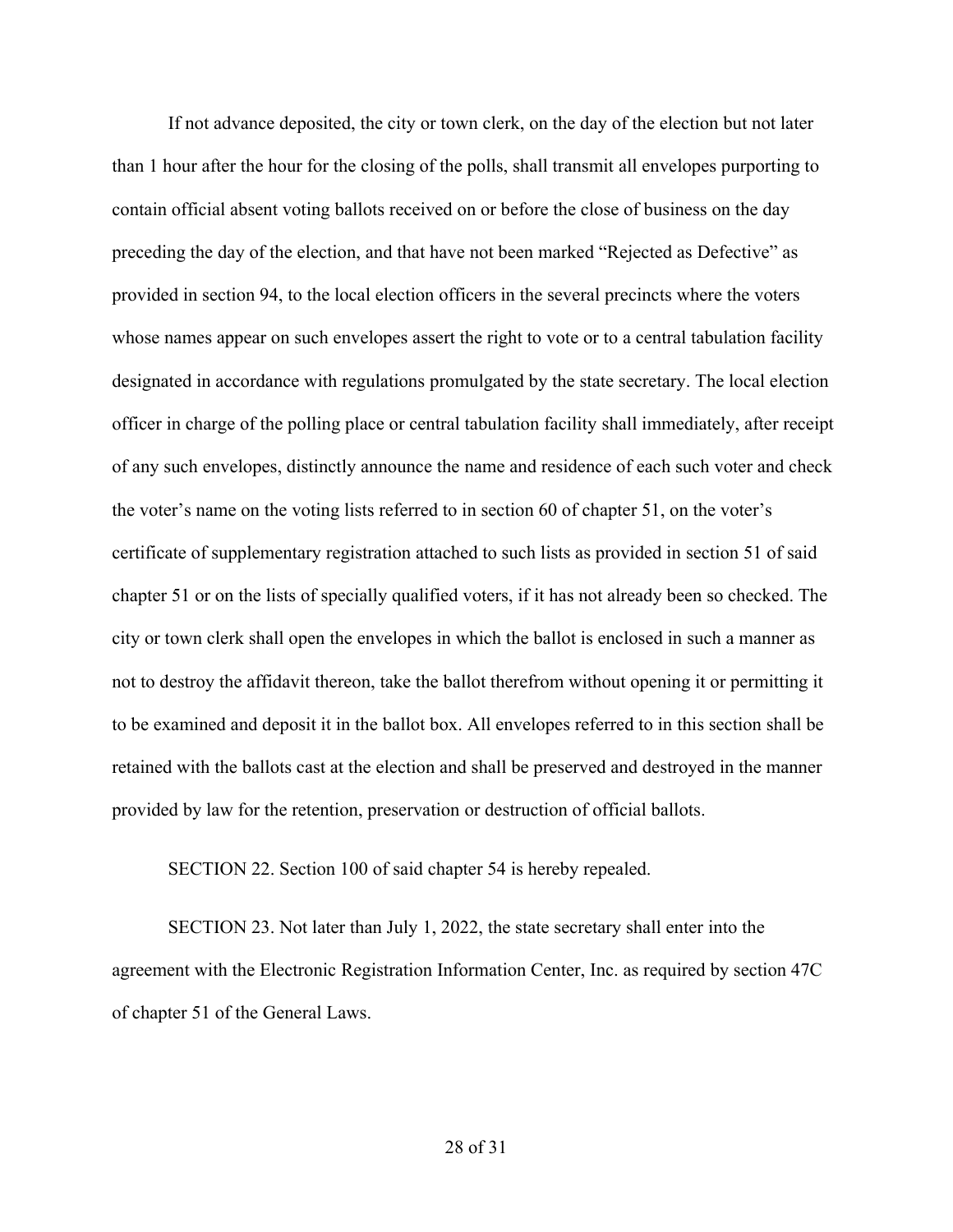SECTION 24. Not later than 30 days after the effective date of this act, the state secretary shall conduct a public awareness campaign to inform voters in the commonwealth of the provisions of this act, including, but not limited to, measures to promote public awareness of: (i) expanded early voting options; (ii) the requirements and procedures for early voting by mail, including, but not limited to, information related to the ability of a voter who requests but does not return an early voting by mail ballot to vote in person on election day; (iii) the availability of accommodations for voters with disabilities; (iv) the availability of assistance under section 79 of chapter 54 of the General Laws for voters who have limited English proficiency; and (v) information explaining that the processing of mail ballots and the tabulating of the results of the election may extend a few days past the day of the election. The public awareness campaign shall: (i) be linguistically diverse and culturally competent; (ii) be provided in multiple formats for viewing and include, but not be limited to, outreach through digital and social media; and (iii) ensure specific outreach is conducted for groups and communities that have historically underused mail voting and early voting. 

SECTION 25. The electronic instructions and accommodations prescribed by the state secretary pursuant to paragraph (4) of subsection (a) of section 25B of chapter 54 of the General Laws, as inserted by section 10, shall comply with requirements contained in Title II of the federal Americans with Disabilities Act and shall conform, to the extent feasible and required under law, with the Web Content Accessibility Guidelines 2.1 Level AA and best practices from the National Institute of Standards and Technology. 

SECTION 26. Sections 1 to 4, inclusive, shall take effect 30 days after the effective date of this act.